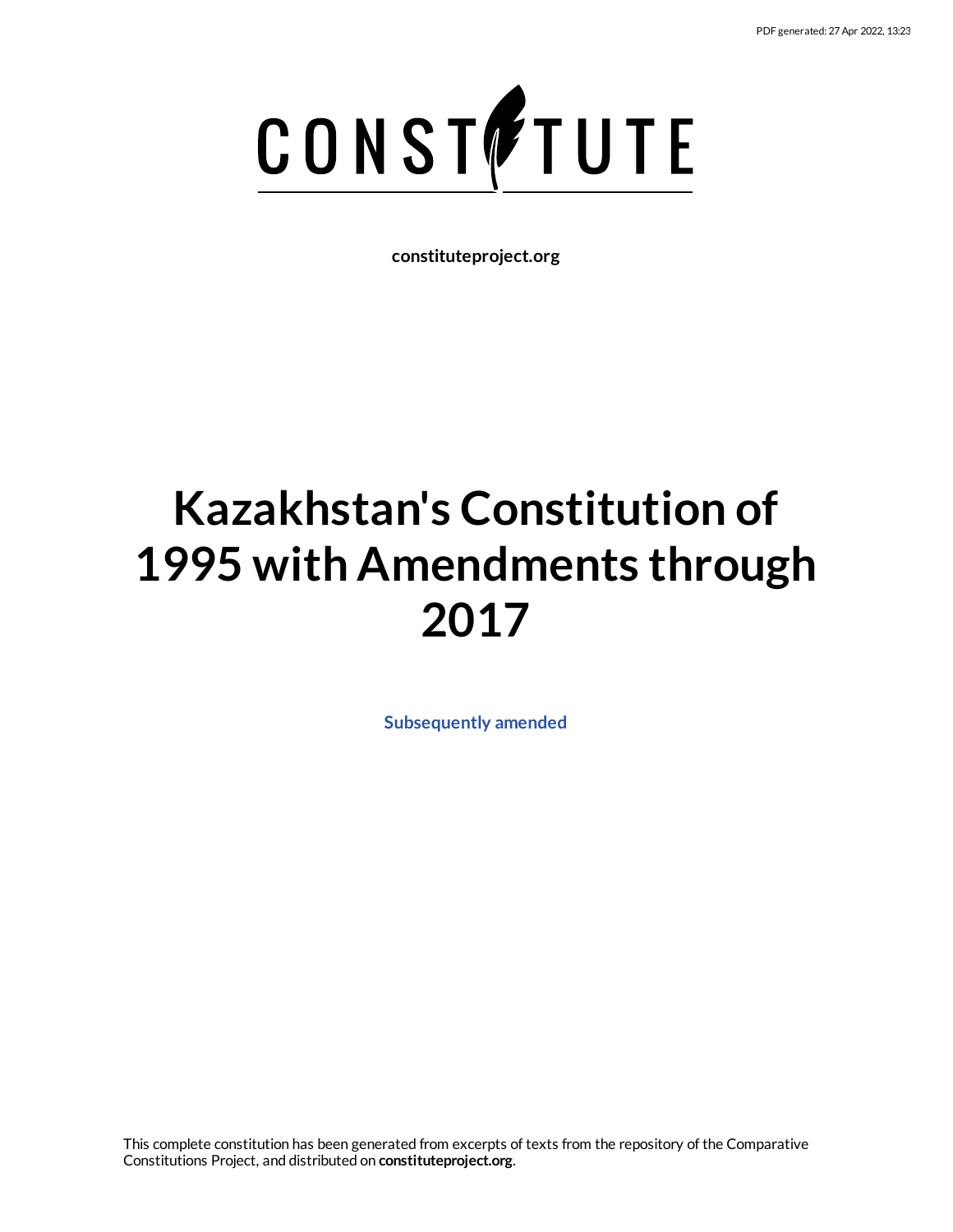### **Table of contents**

| 10                                              |  |
|-------------------------------------------------|--|
| 10                                              |  |
| 10                                              |  |
|                                                 |  |
| 11                                              |  |
| 11                                              |  |
| 11                                              |  |
|                                                 |  |
|                                                 |  |
|                                                 |  |
|                                                 |  |
|                                                 |  |
| Article 41 ……………………………………………………………………………………… 12 |  |
|                                                 |  |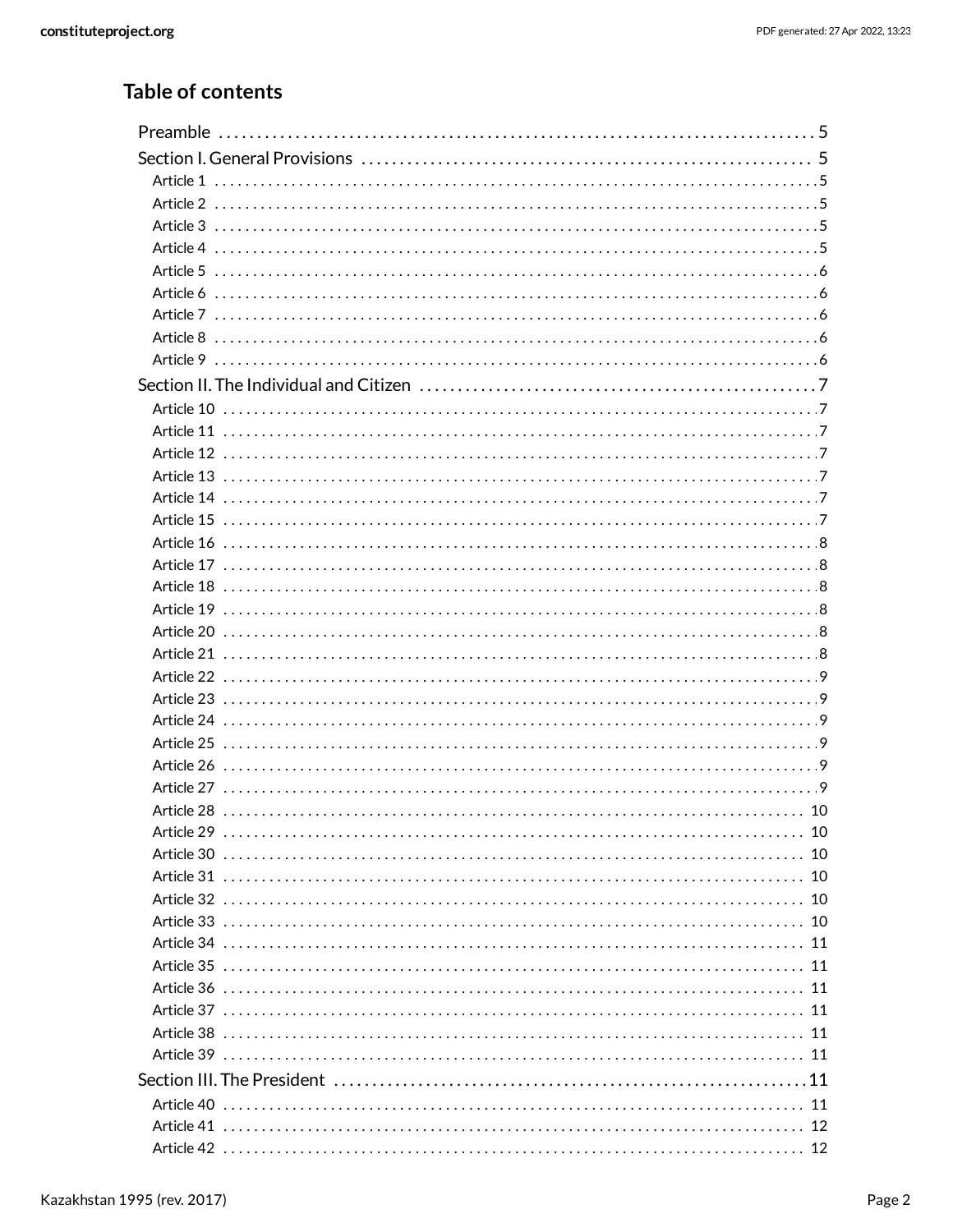| Article 45 ……………………………………………………………………………………… 14                   |  |
|-------------------------------------------------------------------|--|
| Article 46 ……………………………………………………………………………………… 14                   |  |
|                                                                   |  |
|                                                                   |  |
|                                                                   |  |
|                                                                   |  |
|                                                                   |  |
|                                                                   |  |
|                                                                   |  |
|                                                                   |  |
| Article 54 ……………………………………………………………………………………… 17                   |  |
| Article 55 ……………………………………………………………………………………… 17                   |  |
|                                                                   |  |
|                                                                   |  |
|                                                                   |  |
|                                                                   |  |
|                                                                   |  |
|                                                                   |  |
|                                                                   |  |
|                                                                   |  |
|                                                                   |  |
|                                                                   |  |
|                                                                   |  |
|                                                                   |  |
|                                                                   |  |
|                                                                   |  |
|                                                                   |  |
|                                                                   |  |
|                                                                   |  |
|                                                                   |  |
|                                                                   |  |
|                                                                   |  |
|                                                                   |  |
|                                                                   |  |
|                                                                   |  |
|                                                                   |  |
|                                                                   |  |
|                                                                   |  |
|                                                                   |  |
|                                                                   |  |
|                                                                   |  |
|                                                                   |  |
|                                                                   |  |
| Article 83 ……………………………………………………………………………………… 27                   |  |
|                                                                   |  |
| Section VIII. Local Public Administration and Self-Administration |  |
|                                                                   |  |
|                                                                   |  |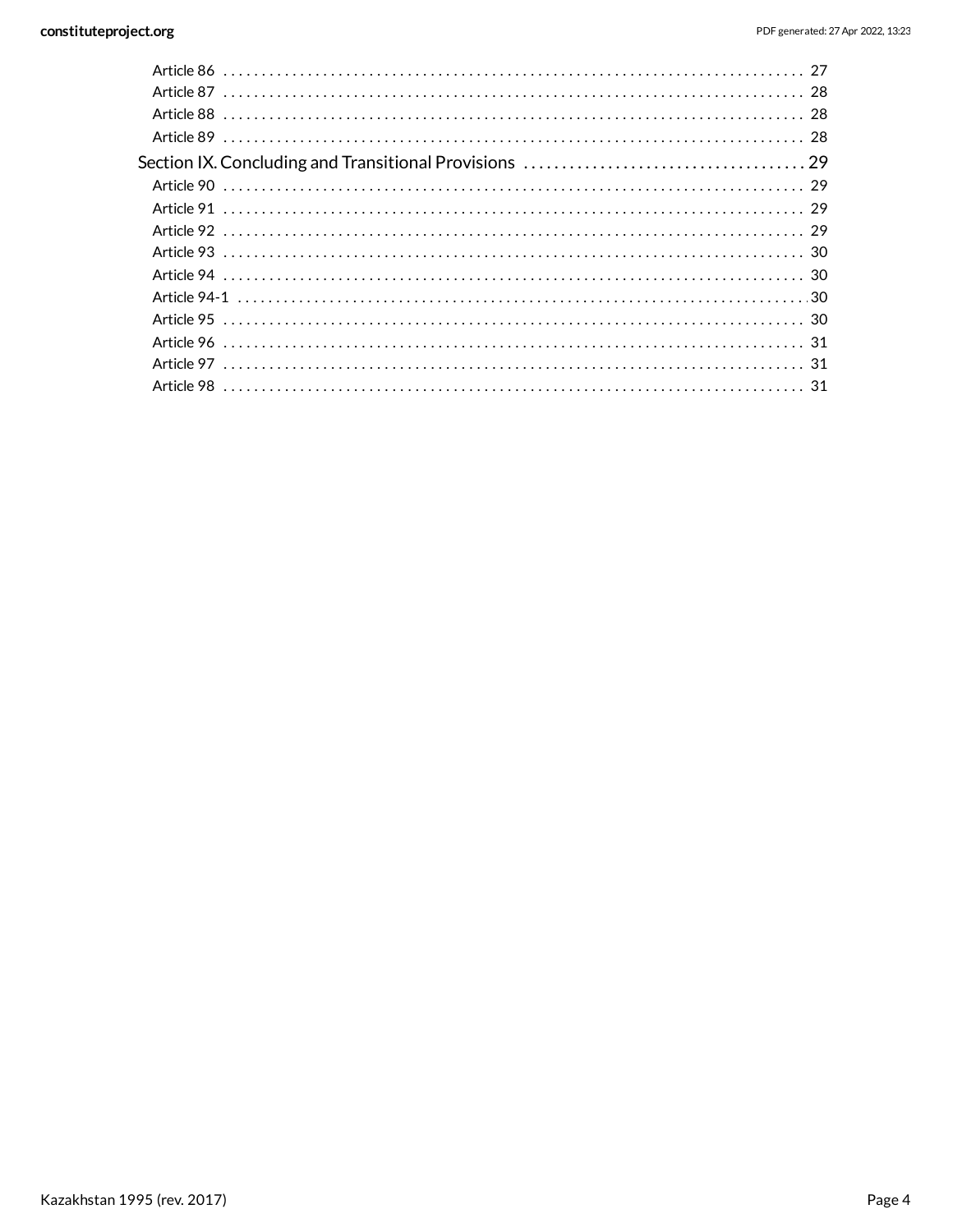- Source of constitutional authority
- Motives for writing constitution

<span id="page-4-0"></span>We, the people of Kazakhstan, united by common historic fate, creating state on the indigenous Kazakh land, considering ourselves peace-loving and civil society, dedicated to the ideals of freedom, equality and concord, wishing to take worthy place in the world community, realizing our high responsibility before the present and future generations, proceeding from our sovereign right, accept this Constitution.

### <span id="page-4-1"></span>**Section I. General Provisions**

#### <span id="page-4-2"></span>**Article 1**

- Official religion
- Type of government envisioned
- Referenda

National capital

Referenda

• International law

#### **1.** The Republic of Kazakhstan proclaims itself democratic, secular, legal and social state whose highest values are an individual, his life, rights and freedoms.

**2.** The fundamental principles of the activity of the Republic are public concord and political stability; economic development for the benefit of all the nation; Kazakhstan patriotism and resolution of the most important issues of the affairs of state by democratic methods including voting at an all-nation referendum or in the Parliament.

### <span id="page-4-3"></span>**Article 2**

- **1.** The Republic of Kazakhstan is unitary state with presidential form of government.
- **2.** The sovereignty of the Republic extends to its entire territory. The state ensures the integrity, inviolability and inalienability of its territory.
- **3.** The administrative-territorial division of the Republic, the status of its capital shall determine by law. Capital of Kazakhstan is the city of Astana.
- **3-1.** A special legal regime in the financial sphere may be established within the city of Astana in accordance with the constitutional law.
	- **4.** The names "Republic of Kazakhstan" and "Kazakhstan" have the same meaning.

### <span id="page-4-4"></span>**Article 3**

- **1.** The people shall be the only source of state power.
- **2.** The people shall exercise power directly through an all-nation referendum and free elections as well as delegate the execution of their power to state institutions.
- **3.** Nobody shall have the right to appropriate power in the Republic of Kazakhstan. Appropriation of power shall be persecuted by law. The right to act on behalf of the people and the state shall belong to the President as well as to Parliament of the Republic within the limits of the constitutional powers. The government and other state bodies shall act on behalf of the state only within the limits of their delegated authorities.
- **4.** The state power in the Republic of Kazakhstan is unified and executed on the basis of the Constitution and laws in accordance with the principle of its division into the legislative, executive and judicial branches and system of checks and balances that governs their interaction.

#### <span id="page-4-5"></span>**Article 4**

**1.** The provisions of the Constitution, the laws corresponding to it, other regulatory legal acts, international treaty and other commitments of the Republic as well as regulatory resolutions of Constitutional Council and the Supreme Court of the Republic shall be the functioning law in the Republic of Kazakhstan.

Kazakhstan 1995 (rev. 2017) Page 5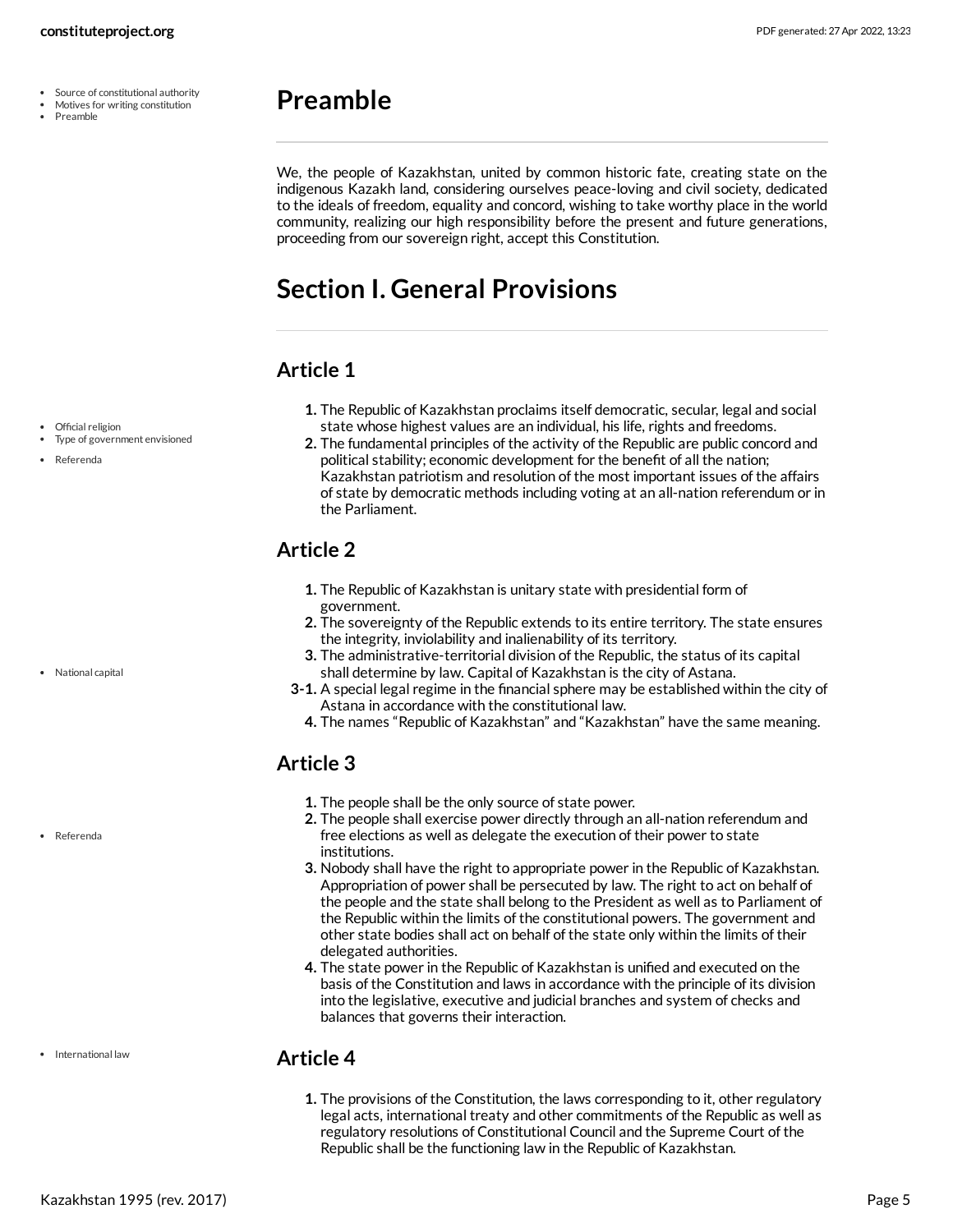Legal status of treaties

International organizations

Restrictions on political parties

• Right to own property

- Ownership of natural resources
- Official or national languages
- Protection of language use
- International law
- Customary international law
- National anthem
- National flag
- **2.** The Constitution shall have the highest juridical force and direct effect on the entire territory of the Republic.
- **3.** International treaties ratified by the Republic shall have priority over its laws. The procedure and conditions of the application in the territory of the Republic of Kazakhstan of international treaties to which Kazakhstan is a party are determined by the legislation of the Republic.
- **4.** All laws, international treaties of which the Republic is party shall be published. Official publication of regulatory legal acts dealing with the rights, freedoms and responsibilities of citizens shall be necessary condition for their application.

### <span id="page-5-0"></span>**Article 5**

- **1.** The Republic of Kazakhstan shall recognize ideological and political diversity. The formation of political party organizations in state bodies shall not be permitted.
- **2.** Public associations shall be equal before the law. Illegal interference of the state in the affairs of public associations and of public associations in the affairs of the state, imposing the functions of state institutions on public associations shall not be permitted.
- **3.** Formation and functioning of public associations pursuing the goals or actions directed toward violent change of the constitutional system, violation of the integrity of the Republic, undermining the security of the state, inciting social, racial, national, religious, class and tribal enmity, as well as formation of unauthorized paramilitary units shall be prohibited.
- **4.** Activities of political parties and trade unions of other states, religious parties as well as financing political parties and trade unions by foreign legal entities and citizens, foreign states and international organizations shall not be permitted in the Republic.
- **5.** Activities of foreign religious associations on the territory of the Republic as well as appointment of heads of religious associations in the Republic by foreign religious centers shall be carried out in coordination with the respective state institutions of the Republic.

#### <span id="page-5-1"></span>**Article 6**

- **1.** The Republic of Kazakhstan shall recognize and by the same token protect state and private property.
- **2.** Property shall impose obligations, and its use must simultaneously benefit the society. Subjects and objects of ownership, the scope and limits of the rights of proprietors, and guarantees of their protection shall be determined by law.
- **3.** The land and underground resources, waters, flora and fauna, other natural resources shall be owned by the state. The land may also be privately owned on terms, conditions and within the limits established by legislation.

#### <span id="page-5-2"></span>**Article 7**

- **1.** The state language of the Republic of Kazakhstan shall be the Kazak language.
- **2.** In state institutions and local self-administrative bodies the Russian language shall be officially used on equal grounds along with the Kazak language.
- **3.** The state shall promote conditions for the study and development of the languages of the people of Kazakhstan.

#### <span id="page-5-3"></span>**Article 8**

The Republic of Kazakhstan shall respect principles and norms of international law, pursue the policy of cooperation and good-neighborly relations between states, their equality and non-interference in each other's domestic affairs, peaceful settlement of international disputes and renounce the first use of the military force.

#### <span id="page-5-4"></span>**Article 9**

The Republic of Kazakhstan shall have its state symbols - the flag, emblem and anthem. Their description and order of official use shall be established by the constitutional law.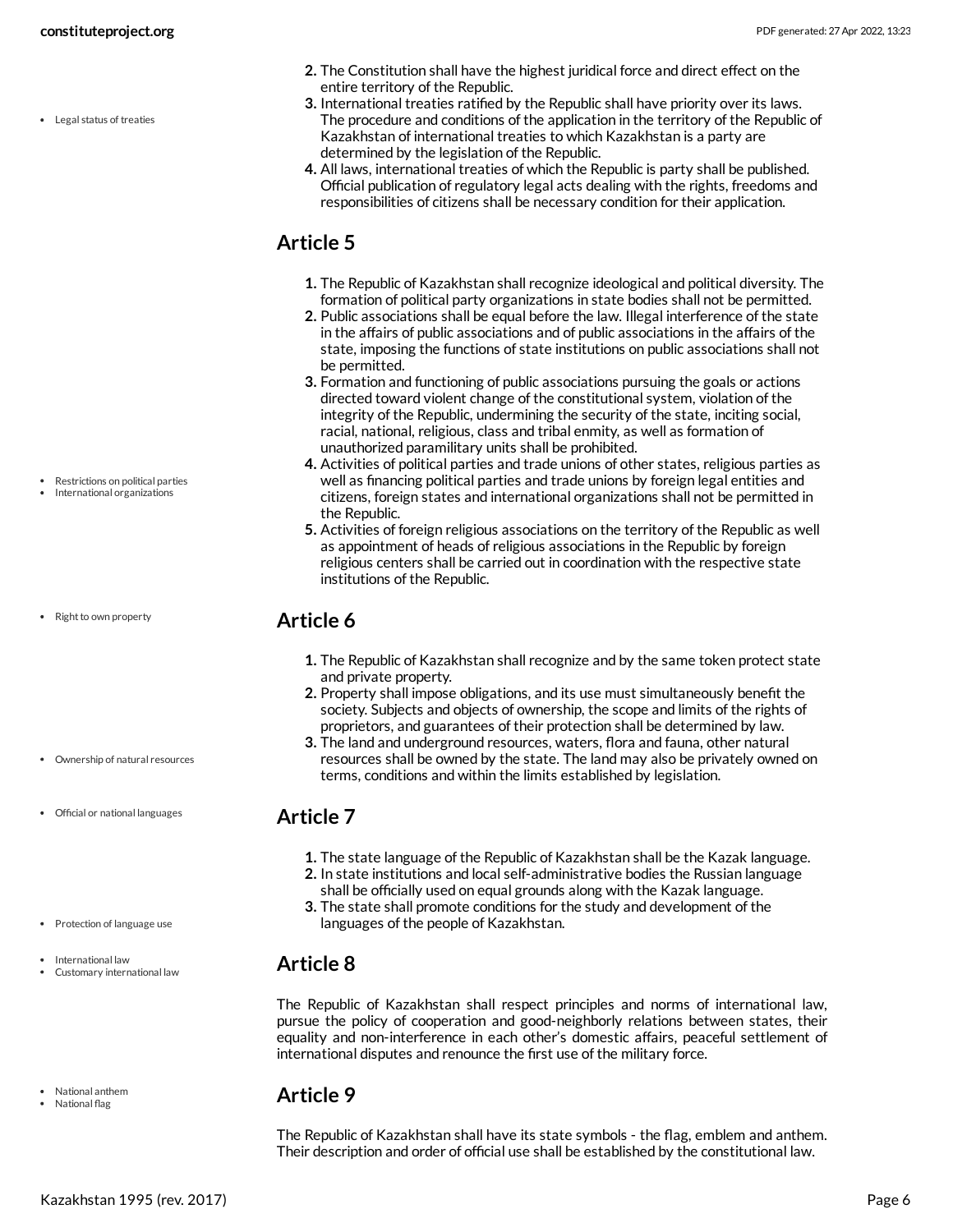### <span id="page-6-0"></span>**Section II. The Individual and Citizen**

### <span id="page-6-1"></span>**Article 10**

- Requirements for naturalization
- Conditions for revoking citizenship Requirements for birthright citizenship
- 
- Right to renounce citizenship Terrorism
- Conditions for revoking citizenship

- International law
- Extradition procedure

- Inalienable rights
- Protection of stateless persons
- International law

- Right to counsel
- General guarantee of equality
- Equality regardless of religion
- Equality regardless of nationality
- Equality regardless of social status
- Equality regardless of origin
- Equality regardless of language<br>Right to life<br>Equality regardless of creed or belief
- Equality regardless of race
- Equality regardless of financial status
- Equality regardless of gender
- **1.** Citizenship of the Republic of Kazakhstan shall be acquired and terminated as prescribed by law, shall be indivisible and equal regardless of the grounds of its acquisition.
- **2.** A citizen of the Republic may not be deprived of citizenship, the right to change his citizenship, and may not be exiled from the territory of Kazakhstan. The deprivation of citizenship is allowed only by a court decision on the ground of the commission of terrorist crimes, as well as for causing other grave harm to the vital interests of the Republic of Kazakhstan.
- **3.** Foreign citizenship of citizen of the Republic shall not be recognized.

### <span id="page-6-2"></span>**Article 11**

- **1.** A citizen of the Republic of Kazakhstan may not be extradited to foreign state unless otherwise stipulated by international treaties of the Republic.
- **2.** The Republic shall guarantee its citizens protection and patronage outside its boundaries.

### <span id="page-6-3"></span>**Article 12**

- **1.** Human rights and freedoms in the Republic of Kazakhstan shall be recognized and guaranteed in accordance with this Constitution.
- **2.** Human rights and freedoms shall belong to everyone by virtue of birth, be recognized as absolute and inalienable, and define the contents and implementation of laws and other regulatory legal acts.
- **3.** Every citizen of the Republic shall have rights and bear responsibilities owing to his citizenship.
- **4.** Foreigners and stateless persons in the Republic shall enjoy rights and freedoms as well as bear responsibilities established for the citizens unless otherwise stipulated by the Constitution, laws and international treaties.
- **5.** Exercise of citizen's human rights and freedoms must not violate rights and freedoms of other persons, infringe on the constitutional system and public morals.

#### <span id="page-6-4"></span>**Article 13**

- **1.** Everyone shall have the right to be recognized as subject of the law and protect his rights and freedoms with all means not contradicting the law including selfdefense.
- **2.** Everyone shall have the right to judicial defense of his rights and freedoms.
- **3.** Everyone shall have the right to qualified legal assistance. In cases stipulated by law, legal assistance shall be provided free of charge.

#### <span id="page-6-5"></span>**Article 14**

- **1.** Everyone shall be equal before the law and court.
- **2.** No one shall be subject to any discrimination for reasons of origin, social, property status, occupation, sex, race, nationality, language, attitude towards religion, convictions, place of residence or any other circumstances.

#### <span id="page-6-6"></span>**Article 15**

**1.** Everyone shall have the right to life.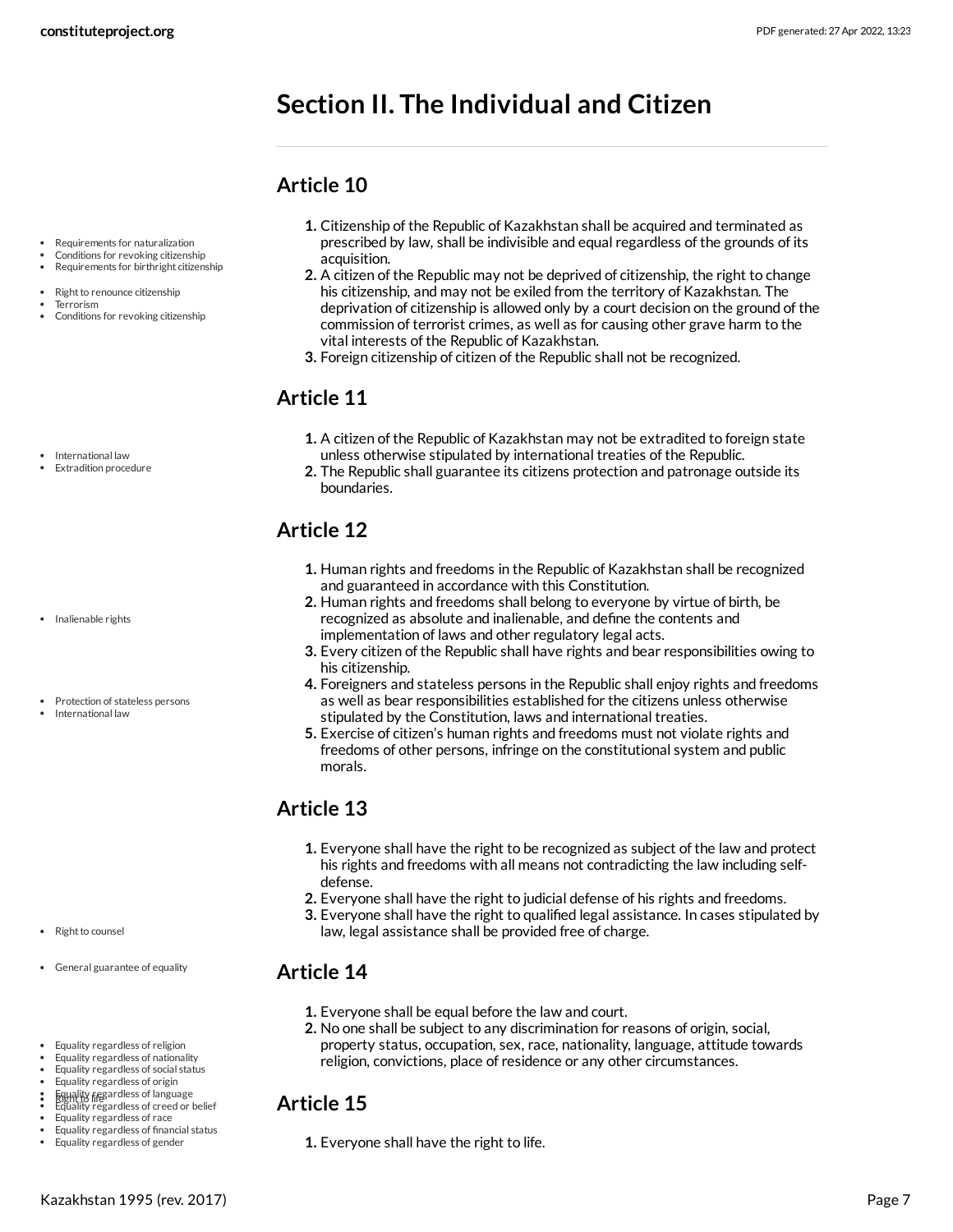- Prohibition of capital punishment
- Right to appeal judicial decisions
- Terrorism
- Protection from unjustified restraint
- Right to counsel
- Human dignity
- Inalienable rights
- Prohibition of cruel treatment
- Prohibition of torture
- Right to privacy
- Right to protect one's reputation
- Telecommunications
- Right to information

- Right to culture
- Freedom of press Freedom of expression

• Freedom of movement

**2.** No one shall have the right to arbitrarily deprive life of a person. The death penalty shall be established by law as an exceptional punishment for terroristic crimes which have resulted in death casualties, and also for especially grave crimes, committed in wartime, with granting to a sentenced person a right to appeal for pardon.

### <span id="page-7-0"></span>**Article 16**

- **1.** Everyone shall have the right to personal freedom.
- **2.** Arrest and detention shall be allowed only in cases stipulated by law and with the sanction of a court with right of appeal of an arrested person. Without the sanction of a court, a person may be detained for a period no more than seventytwo hours.
- **3.** Every person detained, arrested and accused of committing crime shall have the right to the assistance of defense lawyer (defender) from the moment of detention, arrest or accusation.

### <span id="page-7-1"></span>**Article 17**

- **1.** A person's dignity shall be inviolable.
- **2.** No one must be subject to torture, violence or other treatment and punishment that is cruel or humiliating to human dignity.

### <span id="page-7-2"></span>**Article 18**

- **1.** Everyone shall have the right to inviolability of private life, personal or family secrets, protection of honor and dignity.
- **2.** Everyone shall have the right to confidentiality of personal deposits and savings, correspondence, telephone conversations, postal, telegraph and other messages. Limitation of this right shall be permitted only in the cases and according to the procedure directly established by law.
- **3.** State bodies, public associations, officials, and the mass media must provide every citizen with the possibility to obtain access to documents, decisions and other sources of information concerning his rights and interests.

### <span id="page-7-3"></span>**Article 19**

- **1.** Everyone shall have the right to determine and indicate or not to indicate his national, party and religious affiliation.
- **2.** Everyone shall have the right to use his native language and culture, to freely choose the language of communication, education, instruction and creative activities.

### <span id="page-7-4"></span>**Article 20**

- **1.** The freedom of speech and creative activities shall be guaranteed. Censorship shall be prohibited.
- **2.** Everyone shall have the right to freely receive and disseminate information by any means not prohibited by law. The list of items constituting state secrets of the Republic of Kazakhstan shall be determined by law.
- **3.** Propaganda of or agitation for the forcible change of the constitutional system, violation of the integrity of the Republic, undermining of state security, and advocating war, social, racial, national, religious, class and clannish superiority as well as the cult of cruelty and violence shall not be allowed.

### <span id="page-7-5"></span>**Article 21**

**1.** Everyone who has legal right to stay on the territory of the Republic of Kazakhstan shall have the right to freely move about its territory and freely choose place of residence except in cases stipulated by law.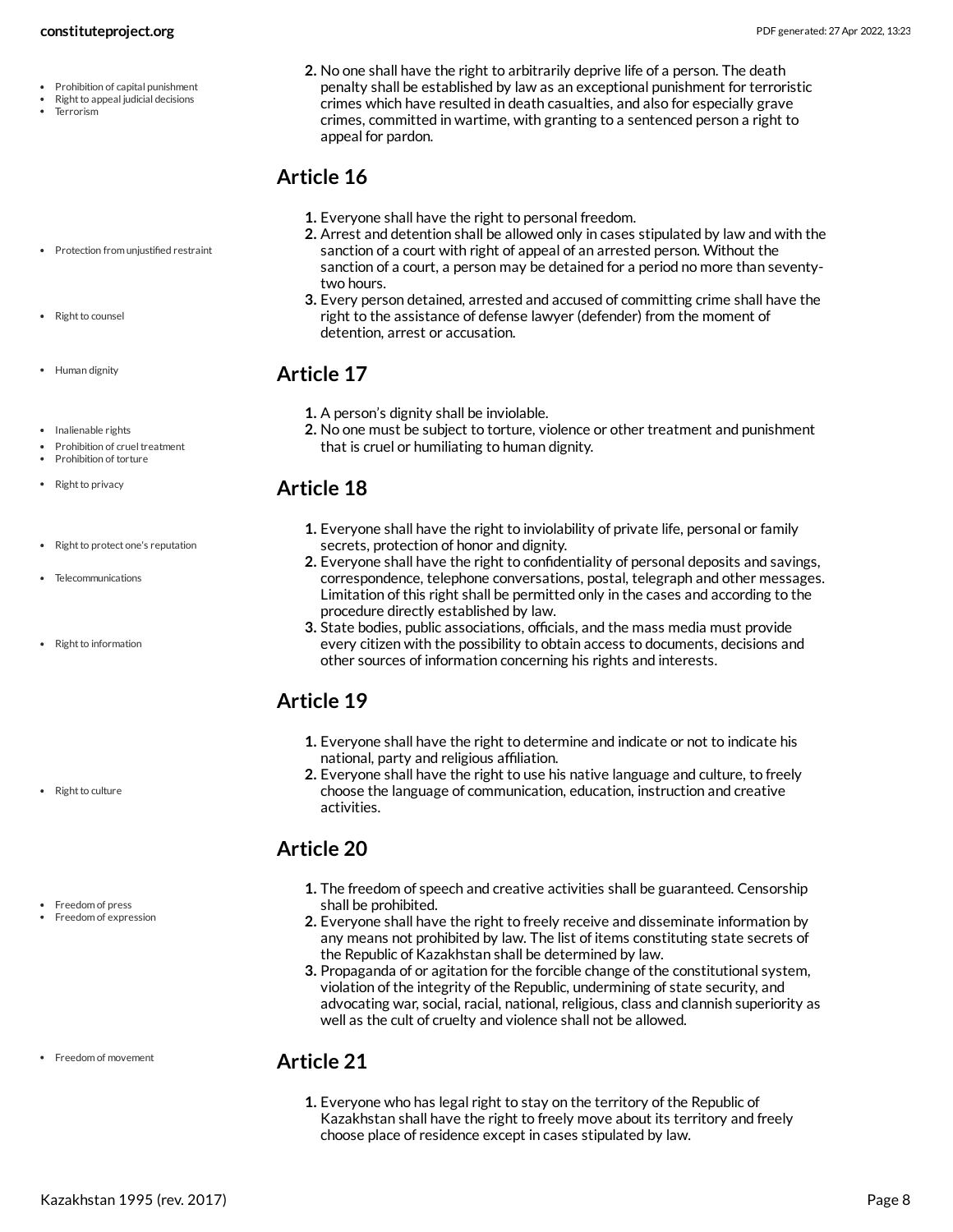- Restrictions on entry or exit
- Freedom of opinion/thought/conscience

**2.** Everyone shall have the right to leave the territory of the Republic. Citizens of the Republic shall have the right to freely return to the Republic.

#### <span id="page-8-0"></span>**Article 22**

- **1.** Everyone shall have the right to freedom of conscience.
- **2.** The right to freedom of conscience must not specify or limit universal human and civil rights and responsibilities before the state.

### <span id="page-8-1"></span>**Article 23**

- **1.** Citizens of the Republic of Kazakhstan shall have the right to freedom of forming associations. The activities of public associations shall be regulated by law.
- **2.** The military, employees of national security, law-enforcement bodies and judges must abstain from membership in political parties, trade unions, and actions in support of any political party.

### <span id="page-8-2"></span>**Article 24**

- **1.** Everyone shall have the right to freedom of labor, and the free choice of occupation and profession. Involuntary labor shall be permitted only on sentence of court or in the conditions of state of emergency or martial law.
- **2.** Everyone shall have the right to safe and hygienic working conditions, to just remuneration for labor without discrimination, as well as to social protection against unemployment.
- **3.** The right to individual and collective labor disputes with the use of methods for resolving them, stipulated by law including the right to strike, shall be recognized.
- **4.** Everyone shall have the right to rest. Working labor agreements stipulating the length of working time, days-off and holidays, and paid annual leave shall be guaranteed by law.

### <span id="page-8-3"></span>**Article 25**

- **1.** Housing shall be inviolable. Deprivation of housing shall not be permitted unless otherwise stipulated by court decision. Penetration into housing, its inspection and search shall be permitted only in cases and according to the procedure stipulated by law.
- **2.** Conditions shall be created in the Republic of Kazakhstan to provide citizens with housing. Citizens in need of housing shall be categorized in manner to be prescribed by law and provided with housing at an affordable price from the state housing funds in accordance with the norms stipulated by law.

### <span id="page-8-4"></span>**Article 26**

- **1.** Citizens of the Republic of Kazakhstan may privately own any legally acquired property.
- **2.** Property, including the right of inheritance, shall be guaranteed by law.
- **3.** No one may be deprived of his property unless otherwise stipulated by court decision. Forcible alienation of property for the public use in extraordinary cases stipulated by law may be exercised on condition of its equivalent compensation.
- **4.** Everyone shall have the right to freedom of entrepreneurial activity, and free use of his property for any legal entrepreneurial activity. Monopolistic activity shall be regulated and limited by law. Unfair competition shall be prohibited.

### <span id="page-8-5"></span>**Article 27**

- **1.** Marriage and family, motherhood, fatherhood and childhood shall be under the protection of the state.
- **2.** Care of children and their upbringing shall be natural right and responsibility of parents.
- **3.** Able-bodied children of age must take care of their disabled parents.

Restrictions on the armed forces

• Freedom of association

- Right to choose occupation
- Emergency provisions
- Right to work
- Prohibition of slavery
- Right to just remuneration Right to safe work environment
- State support for the unemployed
- Right to strike
- Right to rest and leisure
- Inalienable rights
- Regulation of evidence collection
- Right to shelter
- Right to own property
- Right to transfer property
- Protection from expropriation
- Right to establish a business Right to competitive marketplace
- Rights of children
- Regulation of marriage
- Right to found a family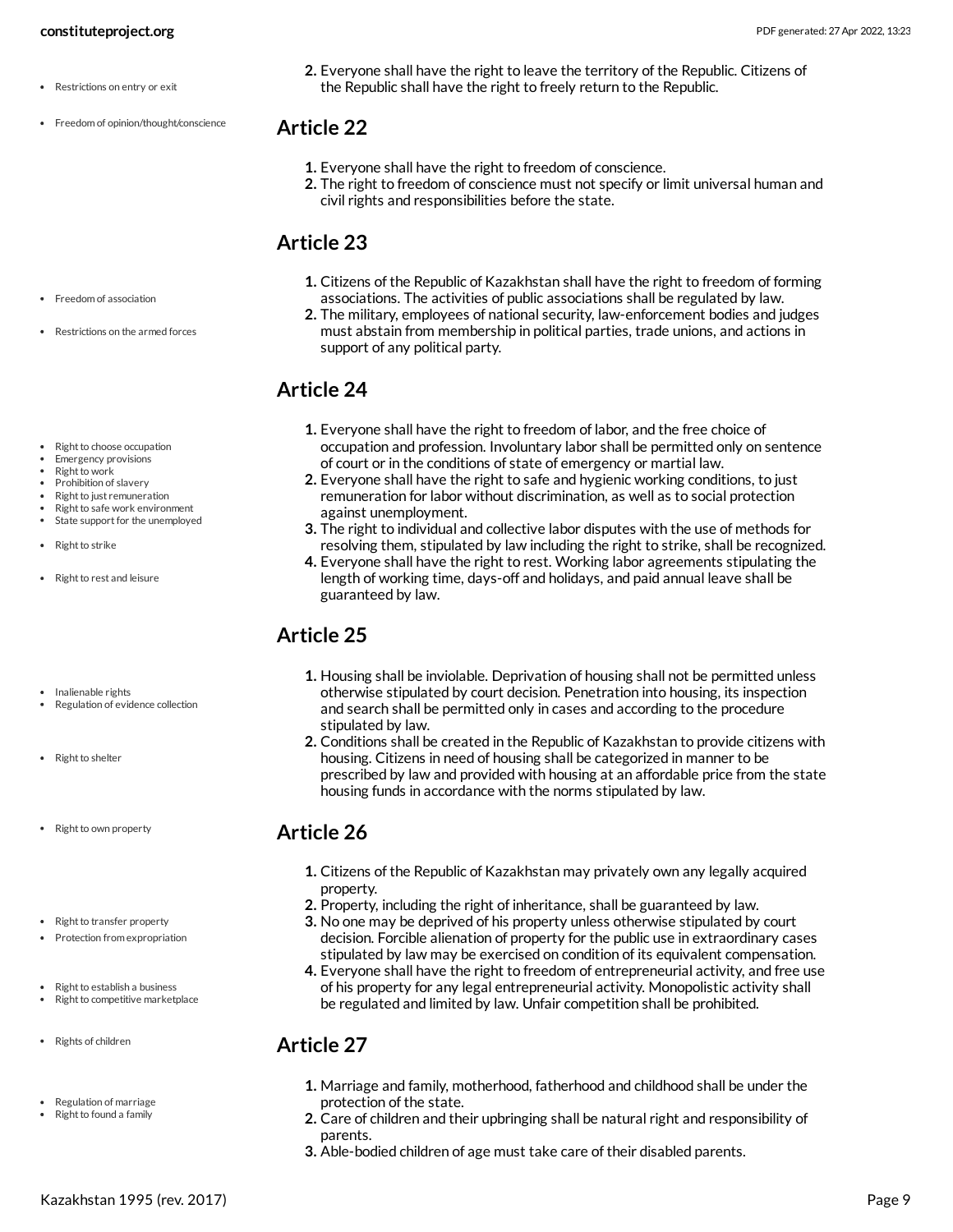- State support for the disabled
- State support for the elderly
- Right to reasonable standard of living
- Right to health care

#### <span id="page-9-1"></span>**Article 29**

**1.** Citizens of the Republic of Kazakhstan shall have the right to protection of health.

loss of breadwinner and other legal grounds.

charity shall be encouraged.

**2.** Citizens of the Republic shall be entitled to free, guaranteed, extensive medical assistance established by law.

<span id="page-9-0"></span>**1.** A citizen of the Republic of Kazakhstan shall be guaranteed minimum wage and pension, and guaranteed social security in old age, in case of disease, disability or

**2.** Voluntary social insurance, creation of additional forms of social security, and

**3.** Paid medical treatment shall be provided by state and private medical institutions as well as by persons engaged in private medical practice on the terms and according to the procedures stipulated by law.

### <span id="page-9-2"></span>**Article 30**

- **1.** The citizens shall be guaranteed free secondary education in state educational establishments. Secondary education shall be obligatory.
- **2.** A citizen shall have the right to receive on competitive basis higher education in state higher educational establishment.
- **3.** The citizens shall have the right to pay and receive an education in private educational establishments on the basis and terms established by law.
- **4.** The state shall set uniform compulsory standards in education. The activity of any educational establishment must comply with these standards.

### <span id="page-9-3"></span>**Article 31**

- **1.** The state shall set an objective to protect the environment favorable for the life and health of the person.
- **2.** Officials shall be held accountable for the concealment of facts and circumstances endangering the life and health of the people in accordance with law.

### <span id="page-9-4"></span>**Article 32**

Citizens of the Republic of Kazakhstan shall have the right to peacefully and without arms assemble, hold meetings, rallies and demonstrations, street processions and pickets. The use of this right may be restricted by law in the interests of state security, public order, protection of health, rights and freedoms of other persons.

### <span id="page-9-5"></span>**Article 33**

- **1.** Citizens of the Republic of Kazakhstan shall have the right to participate in the government of the state's affairs directly and through their representatives, to address personally as well as to direct individual and collective appeals to public and local self-administrative bodies.
- **2.** Citizens of the Republic shall have the right to elect and be elected into public and local self-administrations as well as to participate in an all-nation referendum.
- **3.** The right to elect and be elected, to participate in the all-nation referendum shall not extend to the citizens judged incapable by court as well as those held in places of confinement on court's sentence.
- <span id="page-9-6"></span>**4.** Citizens of the Republic shall have the equal right to serve in public office. The requirements for candidates for public offices shall be conditioned only by the character of the office duties and shall be established by law.

• Compulsory education Free education Access to higher education

• Protection of environment

• Freedom of assembly

- Right of petition
- Restrictions on voting
- Referenda
- Referenda Restrictions on voting

Kazakhstan 1995 (rev. 2017) Page 10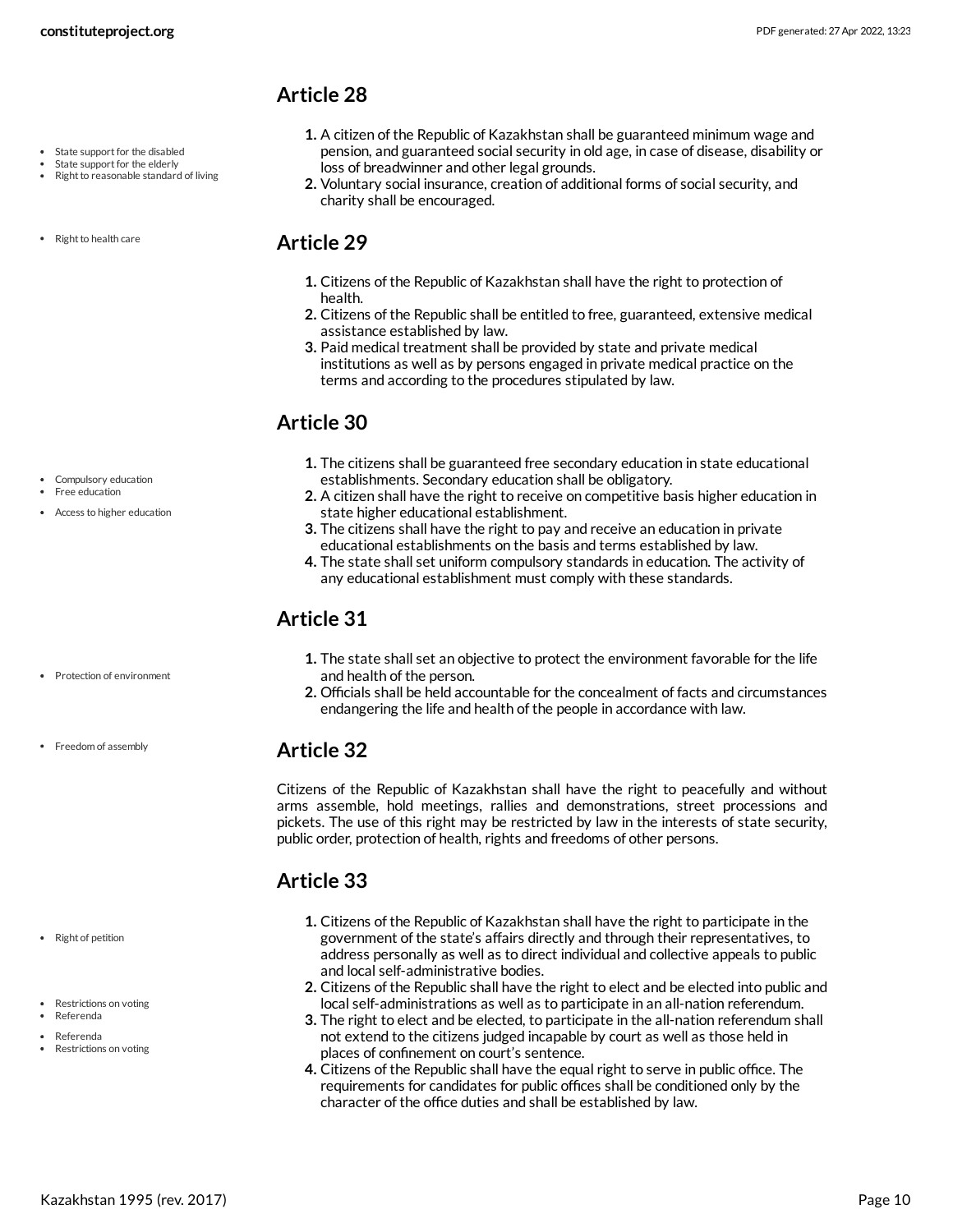- <span id="page-10-0"></span>**1.** Everyone must observe the Constitution, legislation of the Republic of
- Kazakhstan and respect the rights, freedoms, honor and dignity of other persons.
- **2.** Everyone must respect the state symbols of the Republic.

#### <span id="page-10-1"></span>**Article 35**

Payment of legally established taxes, fees and other obligatory payments shall be duty and responsibility of everyone.

#### <span id="page-10-2"></span>**Article 36**

- **1.** Defense of the Republic of Kazakhstan shall be sacred duty and responsibility of its every citizen.
- **2.** Citizens of the Republic shall perform military service according to the procedure and in the forms established by law.

### <span id="page-10-3"></span>**Article 37**

Citizens of the Republic of Kazakhstan must care for the protection of historical and cultural heritage, and preserve monuments of history and culture.

#### <span id="page-10-4"></span>**Article 38**

Citizens of the Republic of Kazakhstan must preserve nature and protect natural resources.

### <span id="page-10-5"></span>**Article 39**

- **1.** Rights and freedoms of an individual and citizen may be limited only by laws and only to the extent necessary for protection of the constitutional system, defense of the public order, human rights and freedoms, health and morality of the population.
- **2.** Any actions capable of upsetting interethnic and inter-confessional concord shall be deemed unconstitutional.
- **3.** No form of restrictions shall be allowed to the rights and freedoms of citizens on political grounds. In no circumstances shall there be any restriction of the rights and freedoms stipulated by Articles 11; 13-15, paragraph 1 of Article 16; Article 17; Article 19; Article 22; paragraph 2 of Article 26 of the Constitution.

### <span id="page-10-6"></span>**Section III. The President**

#### <span id="page-10-7"></span>**Article 40**

- **1.** The President of the Republic of Kazakhstan shall be the head of state, its highest official determining the main directions of the domestic and foreign policy of the state and representing Kazakhstan within the country and in international relations.
- **2.** The President of the Republic shall be the symbol and guarantor of the unity of the people and the state power, inviolability of the Constitution, rights and freedoms of an individual and citizen.
- **3.** The President of the Republic shall ensure by his arbitration concerted functioning of all branches of state power and responsibility of the institutions of power before the people.
- Duty to obey the constitution
- Binding effect of const rights

• Duty to serve in the military

• Duty to pay taxes

Protection of environment

• Inalienable rights

- Name/structure of executive(s)
- Foreign affairs representative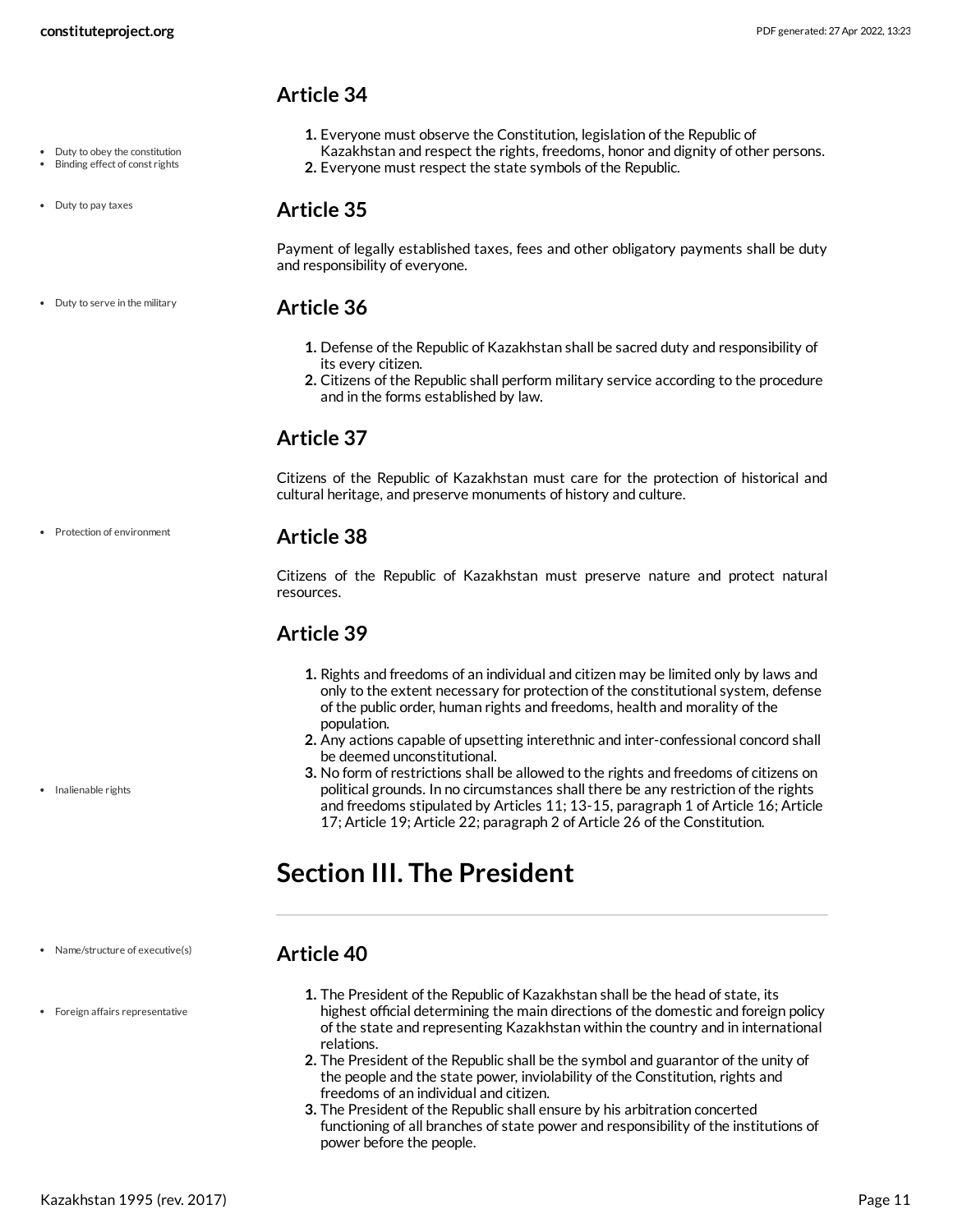- <span id="page-11-0"></span>**1.** The President of the Republic shall be elected by universal, equal and direct suffrage under secret ballot for five-year term in accordance with the constitutional law by the citizens of the Republic who have come of age.
- **2.** A citizen of the Republic by birth who is not younger than forty, has a perfect command of the state language, has lived in Kazakhstan for not less than fifteen years and has higher education may be eligible for the office of the President of the Republic of Kazakhstan. The Constitutional Law may establish additional requirements for presidential candidates.
- **3.** Regular elections of the President of the Republic shall be held on the first Sunday of December and shall not coincide with the election of new Parliament of the Republic.
- **3-1.** Preterm presidential elections are assigned by Decree of President of the Republic and are hold in order and terms, established by constitutional law.
	- **4.** The candidate who receives more than 50 percent of the votes of the constituents that took part in the election shall be deemed elected. If none of the candidates receives the above number of votes, second round of elections shall be held between the two candidates who obtained the largest number of votes. The candidate who receives the larger number of votes of the constituents who take part in the second round of elections shall be deemed elected.

### <span id="page-11-1"></span>**Article 42**

- **1.** The President of the Republic of Kazakhstan shall take office from the moment of swearing to the people the following oath:"I solemnly swear that will faithfully serve the people of Kazakhstan, strictly observe the Constitution and the laws of the Republic of Kazakhstan, guarantee the rights and freedoms of the citizens, honestly perform the high duties of the President of the Republic of Kazakhstan entrusted to me."
- **2.** The oath shall be taken on the second Wednesday of January in ceremonial atmosphere in the presence of the deputies of Parliament, the members of the Constitutional Council, the judges of the Supreme Court as well as all former Presidents of the Republic. In case, stipulated by Article 48 of the Constitution, the oath shall be taken by person who has taken the powers of the President of the Republic of Kazakhstan within one month since taking the powers of the President of the Republic.
- **3.** The powers of the President of the Republic shall terminate from the moment the newly elected President of the Republic takes office as well as in the case of premature release from office, resignation or death. All former Presidents of the Republic except those who were discharged from office shall have the title of ex-President of the Republic of Kazakhstan.
- **4.** [deleted by law of 10 July 1998 N 284-I]
- **5.** One and the same person may not be elected the President of the Republic more than two times in row. The present restriction shall not extend on the First President of the Republic of Kazakhstan.

### <span id="page-11-2"></span>**Article 43**

- **1.** The President of the Republic of Kazakhstan shall not have the right to be deputy of representative body, hold other paid offices and engage in entrepreneurialactivity.
- **2.** [deleted by the law of 21 May 2007 N 254-III]

#### <span id="page-11-3"></span>**Article 44**

- **1.** The President of the Republic of Kazakhstan shall:
	- **1.** annually address the people of Kazakhstan with message on the state of the country and main directions of the domestic and foreign policy of the Republic of Kazakhstan;
	- **2.** appoint regular and extraordinary elections to the Parliament of the Republic and its Chambers; convene the first session of the Parliament
- Claim of universal suffrage
- Secret ballot
- Head of state selection
- Restrictions on voting · Elizaibliotfstortehteardmolfestatte
- Minimum age of head of state
- Scheduling of elections
- Head of state selection

Oaths to abide by constitution

Head of state term limits

Head of state powers

Extraordinary legislative sessions

Approval or veto of general legislation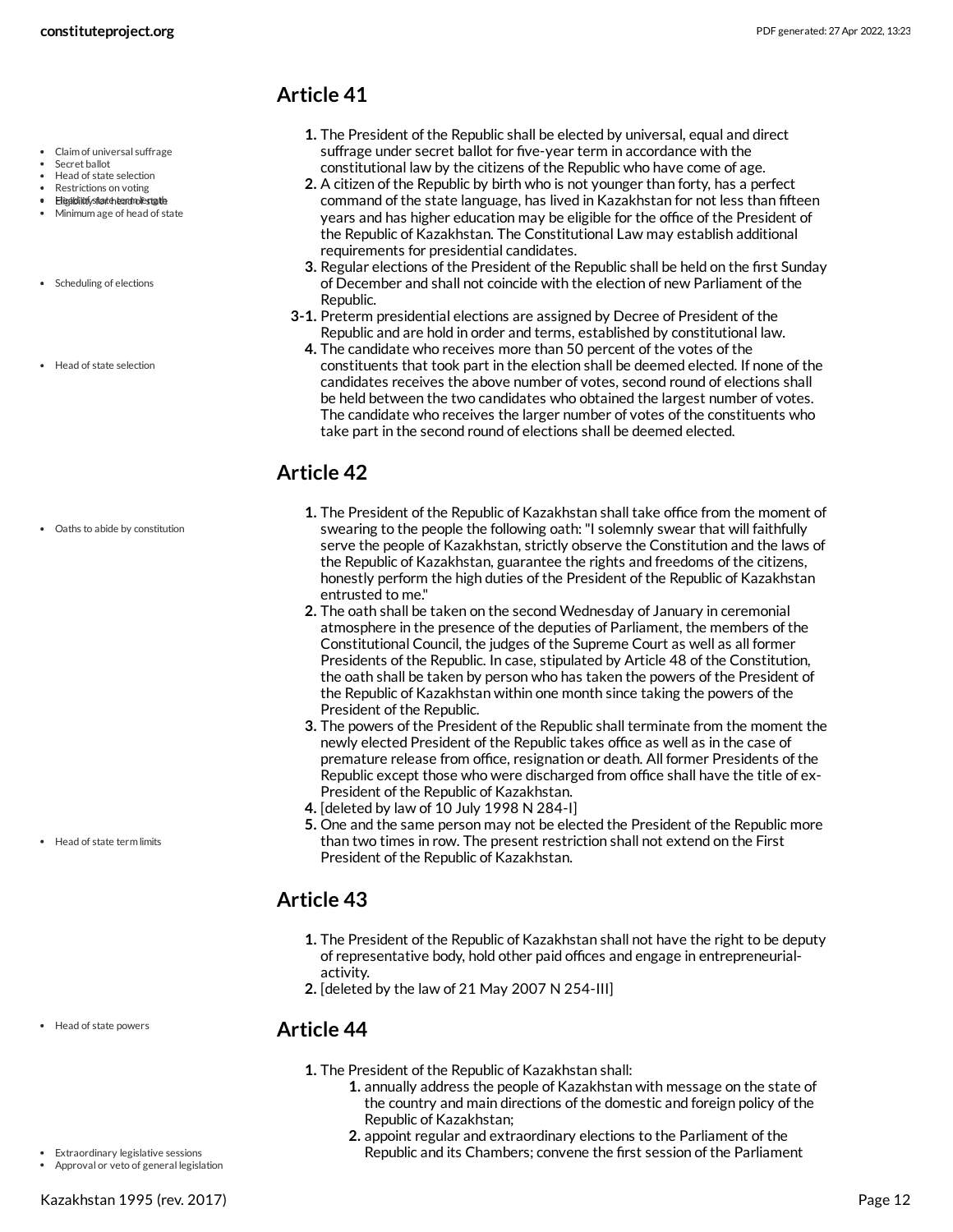- Head of government selection
- Cabinet removal
- Cabinet selection
- Federal review of subnational legislation
- Head of government removal

- Advisory bodies to the head of state
- Attorney general Central bank
- 
- Electoral commission
- Referenda
- Constitutionality of legislation
- Constitutional interpretation
- International law
- Treaty ratification
- Selection of active-duty commanders Designation of commander in chief
- Protection of stateless persons
- Power to pardon
- Emergency provisions

• Emergency provisions

- **1. 2.** and accept the oath of its deputies to the people of Kazakhstan; call extraordinary session of the Parliament; sign laws submitted by the Senate of the Parliament within one month, promulgate the law or return the law or its separate articles for a second discussion and vote;
	- **3.** after consultation with the factions of political parties represented in the Majilis of the Parliament, submit to the Majilis for consent the candidacy of the Prime Minister; appoint a Prime Minister of the Republic with the consent of the Majilis of the Parliament; release a Prime-Minister from office; as proposed by the Prime Minister define the structure of the Government; appoint members of the Government as proposed by the Prime-Minister followed by consultation with the Majilis of the Parliament; independently appoint ministers of foreign affairs and defence, and internal affairs; dismisses members of the Government; receive the oath of members of the Government; preside at meetings of the Government on crucial matters if necessary; annul or suspend entirely or in part acts of akims of oblasts, cities of national significance and the capital;
	- **4.** appoint the Chairperson of the National Bank, the Procurator General and the Chairperson of Committee of National security of the Republic of Kazakhstan with the consent of the Senate of the Parliament; release them from office;
	- **5.** form, abolish and reorganize the state bodies directly subordinated and accountable to the President of the Republic, appoint and release their heads from office;
	- **6.** appoint and recall heads of diplomatic representative offices of the Republic;
	- **7.** appoint the Chairperson and two members of the Central election committee, the Chairperson and two members of the Accounts Committee for control over execution of the republican budget for a five year term;
	- **8.** [deleted by the law of 10 March 2017 N 51-VI 3PK];
	- **9.** [deleted by the law of 10 March 2017 N 51-VI 3PK];
	- **10.** adopt resolution on conducting the all-nation referendum;
	- **10-1.** in order to protect the rights and freedoms of an individual and citizen, ensure national security, sovereignty and integrity of the state, sends a request to the Constitutional Council to consider if an enacted law or other legal act is in conformity with the Constitution of the Republic, to issue an opinion in a case specified in paragraph 3 of Article 91 of the Constitution of the Republic of Kazakhstan;
		- **11.** conduct negotiations and sign international treaties of the Republic; sign ratification instruments; receive letters of credentials and recall from diplomatic and other representatives of foreign states accredited to him;
		- **12.** act as the Commander-in-Chief of the Armed Forces of the Republic, appoint and replace the highest command of the Armed Forces;
		- **13.** award state decorations of the Republic and confer honorary, highest military and other ranks, ranked positions, diplomatic ranks and qualification degrees;
		- **14.** resolve issues of citizenship of the Republic, and political asylum;
		- **15.** exercise pardon of citizens;
		- **16.** in the event of serious and immediate threat to the democratic institutions of the Republic, its independence and territorial integrity, political stability of the Republic, security of its citizens and the disruption of normal functioning of the Constitutional bodies of the state, the President shall have official consultation with Prime Minister and Chairpersons of the Parliamentary Chambers of the Republic and take measures, caused by state of emergency on the entire territory or in particular areas of Kazakhstan, and immediately inform the Parliament of the use of the Armed Forces of the Republic;
		- **17.** in the case of aggression against the Republic or immediate external threat to its security, the President shall impose martial law on the entire territory of the Republic or in particular areas, declare partial or total mobilization and immediately inform the Parliament of the Republic to the effect;
		- **18.** forms State Security Service subordinate to him;
		- **19.** appoint to and release from office the State Secretary of the Republic of Kazakhstan, define his status and powers; form the administration of the President of the Republic;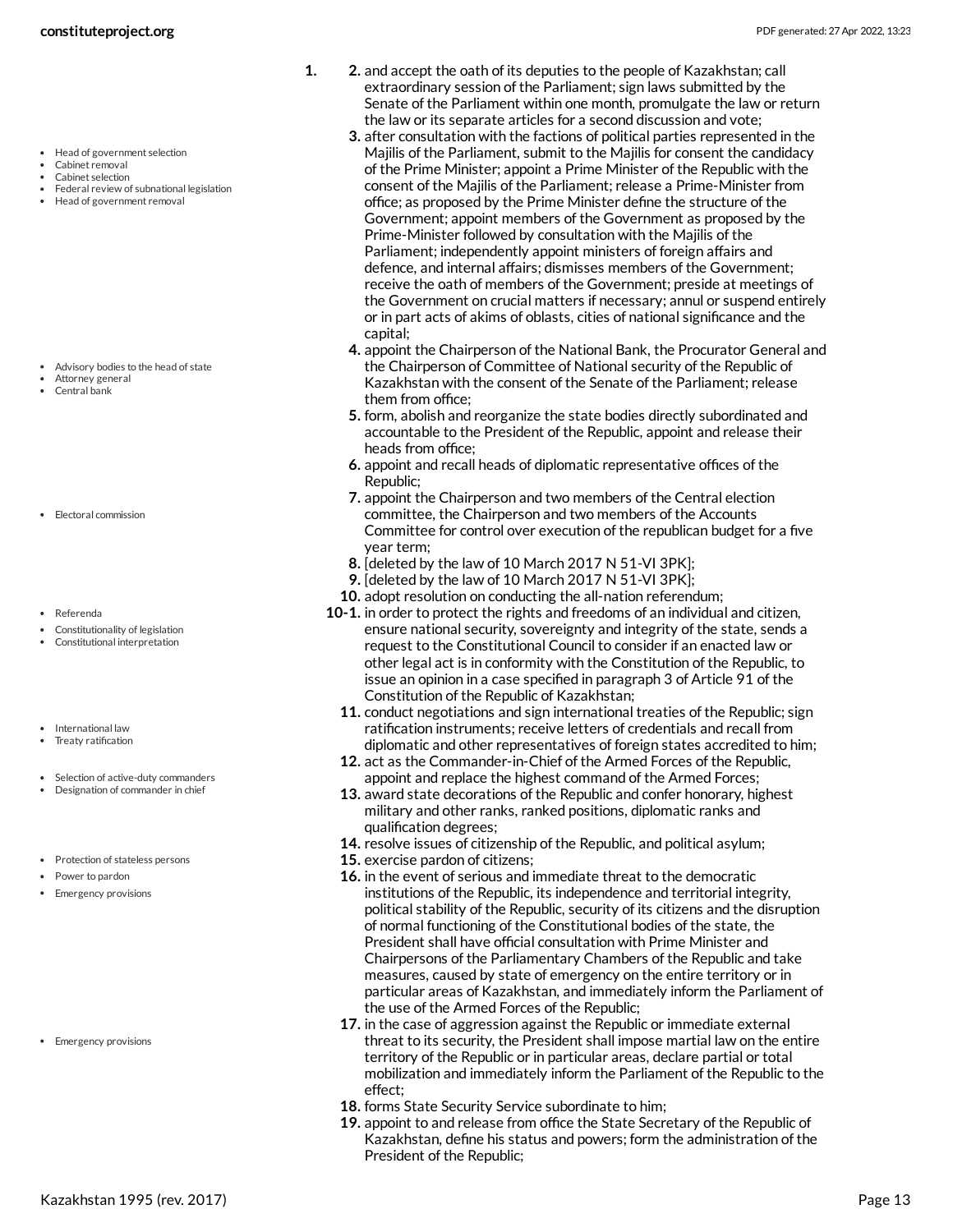- Advisory bodies to the head of state
- Establishment of judicial council
- Head of state decree power
- Head of state decree power

- Head of state removal
- Joint meetings of legislative chambers

- Removal of individual legislators
- Joint meetings of legislative chambers
- **1. 20.** form the Security Council, the Higher Judicial Council and other consultative and advisory bodies;
	- **21.** exercise other powers in accordance with the Constitution and the laws of the Republic.

- <span id="page-13-0"></span>**1.** The President of the Republic of Kazakhstan, on the basis of and with the exercise of the Constitution and the laws, shall issue decrees and resolutions which are binding on the entire territory of the Republic.
- **2.** [deleted by the law of 10 March 2017 N 51-VI 3PK];
- **3.** The acts of Parliament signed by the President of the Republic as well as the acts of the President issued on the initiative of the Government shall be preliminary signed respectively by the Chairperson of each Parliaments Chambers or the Prime Minister on whom bear juridical responsibility for the legality of these acts.

### <span id="page-13-1"></span>**Article 46**

- **1.** The President of the Republic of Kazakhstan, his honour and dignity shall be inviolable.
- **2.** Provision, service, and guard of the President of the Republic and his family shall be carried out at the state's expense.
- **3.** The provisions of this article shall extend to ex-Presidents of the Republic.
- **4.** The status and powers of the First President of Kazakhstan shall determine by the Constitution of the Republic and the constitutional law.

### <span id="page-13-2"></span>**Article 47**

- **1.** The President of the Republic of Kazakhstan may be prematurely released from office in the case of continued incapacity to perform his duties due to illness. In this case the Parliament shall form commission consisting of equal numbers of deputies from each Chamber and specialists of the respective areas of medicine. The decision of premature release based on the conclusion of the commission and that of the Constitutional Council confirming observance of the established constitutional procedures shall be adopted at joint sitting of the Parliament's Chambers by the majority of no less than three-fourths from the total number of deputies of each Chamber.
- **2.** The President of the Republic shall bear responsibility for the actions performed while exercising his duties and only in the case of high treason may be discharged from office by Parliament. The decision to bring an accusation and conduct its investigation may be adopted by the majority of the deputies of the Majilis at the initiative of no less than one-third of the total number of its deputies. Investigation of the accusation shall be organized by the Senate and by the majority of votes of the total number of the deputies of the Senate its results are transferred for consideration at joint session of the Parliament's Chambers. The final decision of this issue shall be adopted at joint session of the Parliament's Chambers by the majority of no less than three-fourths of the total number of the deputies of each Chamber, provided the Supreme Court concludes the validity of the accusation and conclusion by the Constitutional Council that the established constitutional procedures were observed. The failure to arrive at final decision within two months from the moment of the accusation shall result in the recognition that the accusation against the President of the Republic is rejected. Rejection of the accusation of the President of the Republic in perpetration of high treason at any stage shall result in premature termination of the powers of the deputies of the Majilis who initiated the consideration of this issue.
- **3.** The issue of discharge of the President of the Republic from office may not be initiated in the period when the President is considering premature termination of the powers of the Parliament of the Republic or the Majilis of the Parliament.

### <span id="page-13-3"></span>**Article 48**

**1.** In case of premature release or discharge of the President of the Republic of Kazakhstan from office as well as in case of his death the powers of the President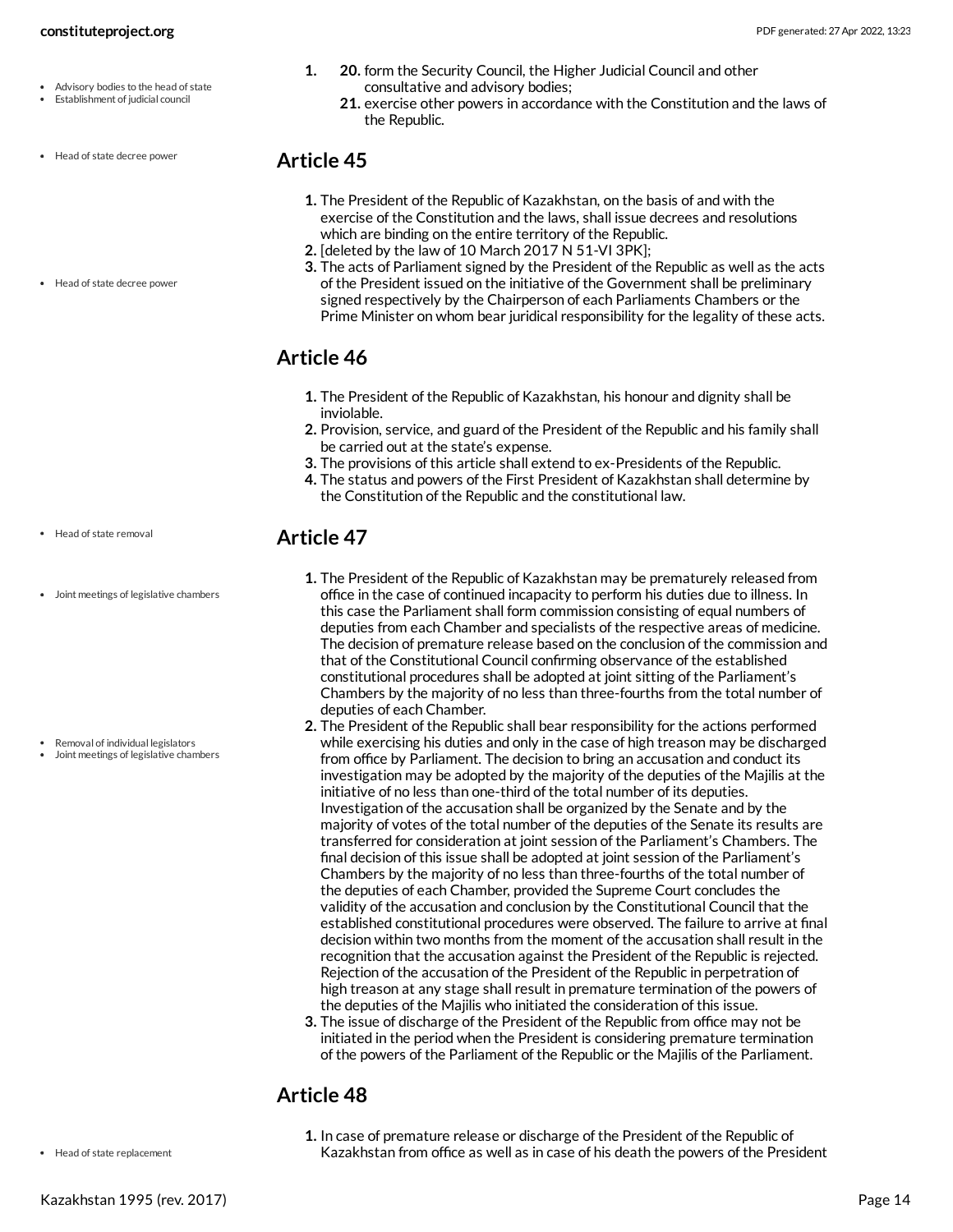- **1.** of the Republic shall be transmitted to the Chairperson of the Senate of the Parliament for the rest of the term; if the Chairperson of the Senate is unable to assume the powers of the President they shall be transmitted to the Chairperson of the Majilis of the Parliament; if the Chairperson of the Majilis is unable to assume the powers of the President they shall be transmitted to the Prime Minister of the Republic. person who has taken the powers of the President of the Republic shall correspondingly withdraw his powers of the Chairperson of the Senate, the Majilis, the Prime Minister. In this case filling of those state positions shall be carried out in the order, stipulated by the Constitution.
- **2.** A person who has taken the powers of the President of the Republic of Kazakhstan, on the basis and in the order stipulated by Paragraph of the present Article, has no right to initiate amendments and additions to the Constitution of the Republic of Kazakhstan.

## <span id="page-14-0"></span>**Section IV. Parliament**

### <span id="page-14-1"></span>**Article 49**

- **1.** Parliament of the Republic of Kazakhstan is the highest representative body of the Republic performing legislative functions.
- **2.** Parliament's powers shall begin from the opening of its first session and terminate with the first session of new convocation.
- **3.** The powers of Parliament may be prematurely terminated in cases and according to the procedure stipulated by the Constitution.
- **4.** The organization and activities of Parliament, the legal status of its deputies shall be determined by constitutional law.

### <span id="page-14-2"></span>**Article 50**

- **1.** Parliament shall consist of two Chambers acting on permanent basis: the Senate and the Majilis.
- **2.** The Senate shall be composed of deputies represented in an order, established by the constitutional law, on two persons from each oblast, major city and the capital of the Republic of Kazakhstan. Fifteen deputies of the Senate shall be appointed by the President of the Republic taking into account necessity of maintenance of representation for the Senate of national-cultural and other significant interests of a society.
- **3.** The Majilis shall consist of hundred seven deputies elected in an order, established by the constitutional law.
- **4.** A deputy of Parliament may not be member of both Chambers simultaneously.
- **5.** Term of the powers of Senate deputies shall be six years, term of the powers of the Majilis deputies shall be five years.

### <span id="page-14-3"></span>**Article 51**

- **1.** Elections of ninety eight deputies of Majilis shall be carried out on the basis of the universal, equal and direct right under secret ballot. Nine deputies of Majilis shall be elected by Assembly of the people of Kazakhstan. Regular elections of the deputies of the Majilis shall be held no later than two months before the termination of the powers of current the Parliament.
- **2.** The elections of the deputies of the Senate shall be carried out on the basis of indirect electoral right under secret ballot. Half of the elected deputies of the Senate shall be re-elected every three years. In this case, their regular elections shall be held no later than two months before the end of their term in office.
- **3.** Extraordinary elections of the deputies of Parliament or the Majilis of the Parliament shall be held within two months from the day of premature termination of powers accordingly the Parliament or the Majilis of the Parliament.
- **4.** A deputy of the Parliament may be a person, who has been a citizen of the Republic of Kazakhstan and a permanent resident for the last ten years on the

Dismissal of the legislature

Second chamber selection Size of second chamber

• Structure of legislative chamber(s)

- First chamber selection
- Size of first chamber
- Term length for first chamber
- Term length of second chamber
- First chamber selection
- Scheduling of elections Secret ballot
- Claim of universal suffrage
- Second chamber selection
- Scheduling of elections
- Replacement of legislators
- Eligibility for second chamber
- Eligibility for first chamber
- Minimum age for second chamber Minimum age for first chamber

Kazakhstan 1995 (rev. 2017) Page 15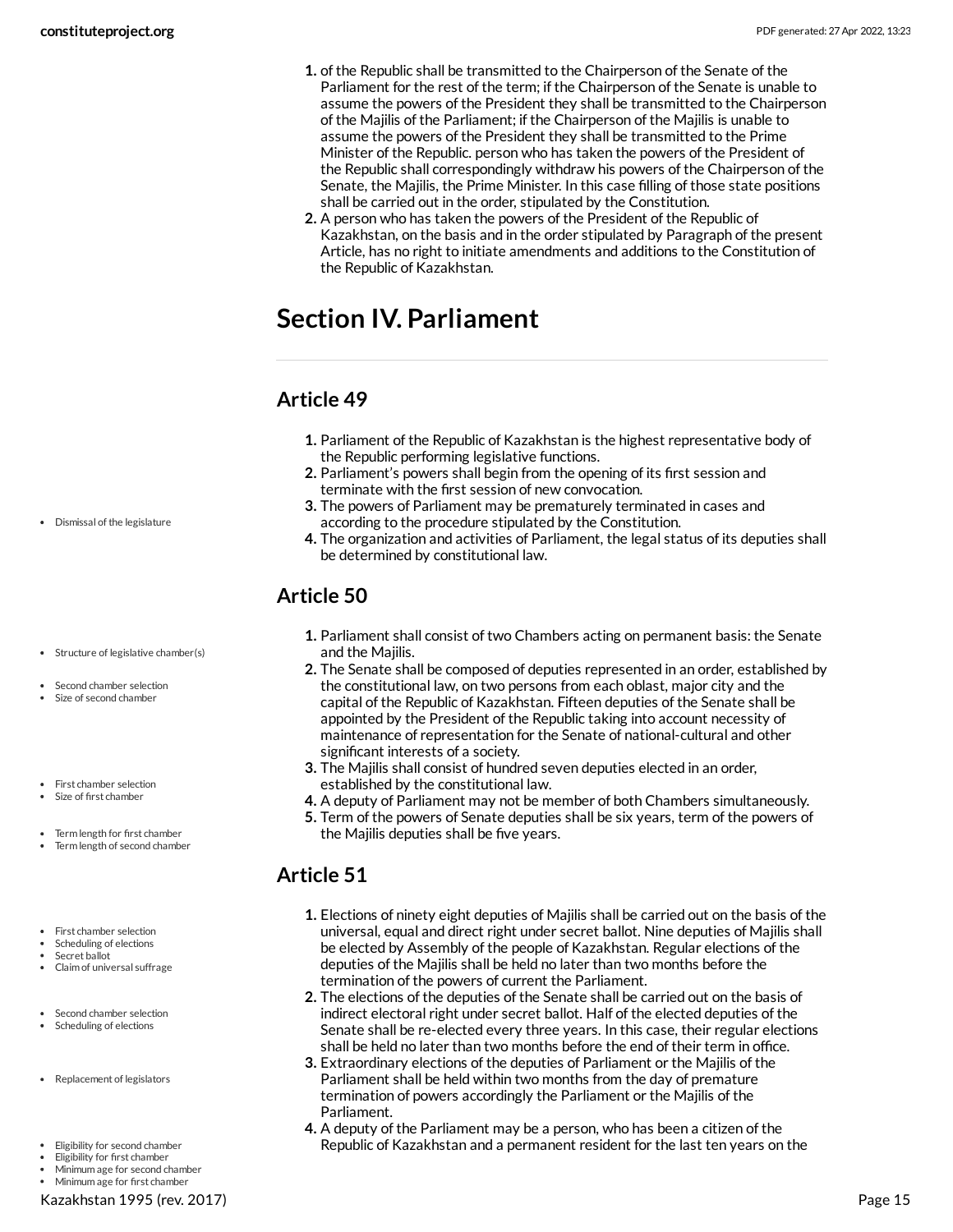- **4.** territory. A deputy of the Senate may be a person, who has reached thirty years of age, has higher education and length of service of not less than five years and has been permanent resident for not less than three years on the territory of the respective oblast, major city or the capital of the Republic. A deputy of the Majilis may be a person of the Republic of Kazakhstan who has reached twenty-five years of age.
- **5.** Elections of deputies of the Parliament shall be regulated by the constitutional law.
- <span id="page-15-0"></span>**6.** A deputy shall take an oath before the people of Kazakhstan.

- **1.** [deleted by the law of 21 May 2007 N 254]
- **2.** The deputies of Parliament must take part in its work. The deputies shall only vote in person in Parliament. Absence of deputy at sittings of the Chambers and their bodies without good reason for more than three times as well as transferring the right to vote shall cause the imposition of penalties established by law.
- **3.** A deputy of Parliament shall have no right to be deputy of another representative body, hold other paid offices, except teaching, research and creative activities, engage in entrepreneurial activity, enter managing body or supervisory board of commercial organization. Violation of this rule shall result in the termination of deputy's powers.
- **4.** A deputy of Parliament during the term of his office may not be arrested, subject to detention, measures of administrative punishment imposed by court of law, arraigned on criminal charge without the consent of respective Chamber except for the cases of being apprehended on the scene of crime or committing grave crimes.
- **5.** The powers of the deputies of Parliament shall be terminated in cases of resignation, his death, being recognized of the deputy on the judgment which has entered validity incapacitated, died or is unknown absent and others provided by the Constitution and the constitutional law cases. A deputy of the Parliament shall be deprived of his mandate in cases of:
	- **1.** establishment permanent residency beyond the boundaries of the Republic of Kazakhstan;
	- **2.** enter in force of conviction against deputy;
	- **3.** loss of citizenship of the Republic of Kazakhstan.

A deputy of Majilis of the Parliament shall be deprived of his mandate in cases:

- **1.** exit or an exception of the deputy from the political party from which according to the constitutional law the deputy is selected;
- **2.** termination of activity of political party from which according to the constitutional law the deputy is selected. Powers of the appointed deputies of the Senate of the Parliament shall be ahead of schedule stopped under the decision of the President of the Republic. Powers of deputies of the Parliament and the Majilis of the Parliament stop in dissolution cases accordingly the Parliament and the Majilis of the Parliament.
- **6.** Preparation of questions concerning the imposition of penalties on the deputies, their observance of the requirements of paragraph of this article, principles of the deputies' ethics, as well as termination of the deputies' powers and deprivation of their powers and deputy immunity, shall be delegated to the Central Election Commission of the Republic of Kazakhstan.

#### <span id="page-15-1"></span>**Article 53**

<span id="page-15-2"></span>Parliament at a joint session of the Chambers shall:

- **1.** introduce changes and additions to the Constitution at the proposal of the President of the Republic of Kazakhstan;
- **2.** approve the reports of the Government, and the Accounts Committee on the control over execution of the republican budget on execution of the republican

Second chamber selection

First chamber selection

Attendance by legislators

Outside professions of legislators

- Immunity of legislators
- Removal of individual legislators

- Electoral commission
- Joint meetings of legislative chambers
- Constitution amendment procedure
- Cabinet removal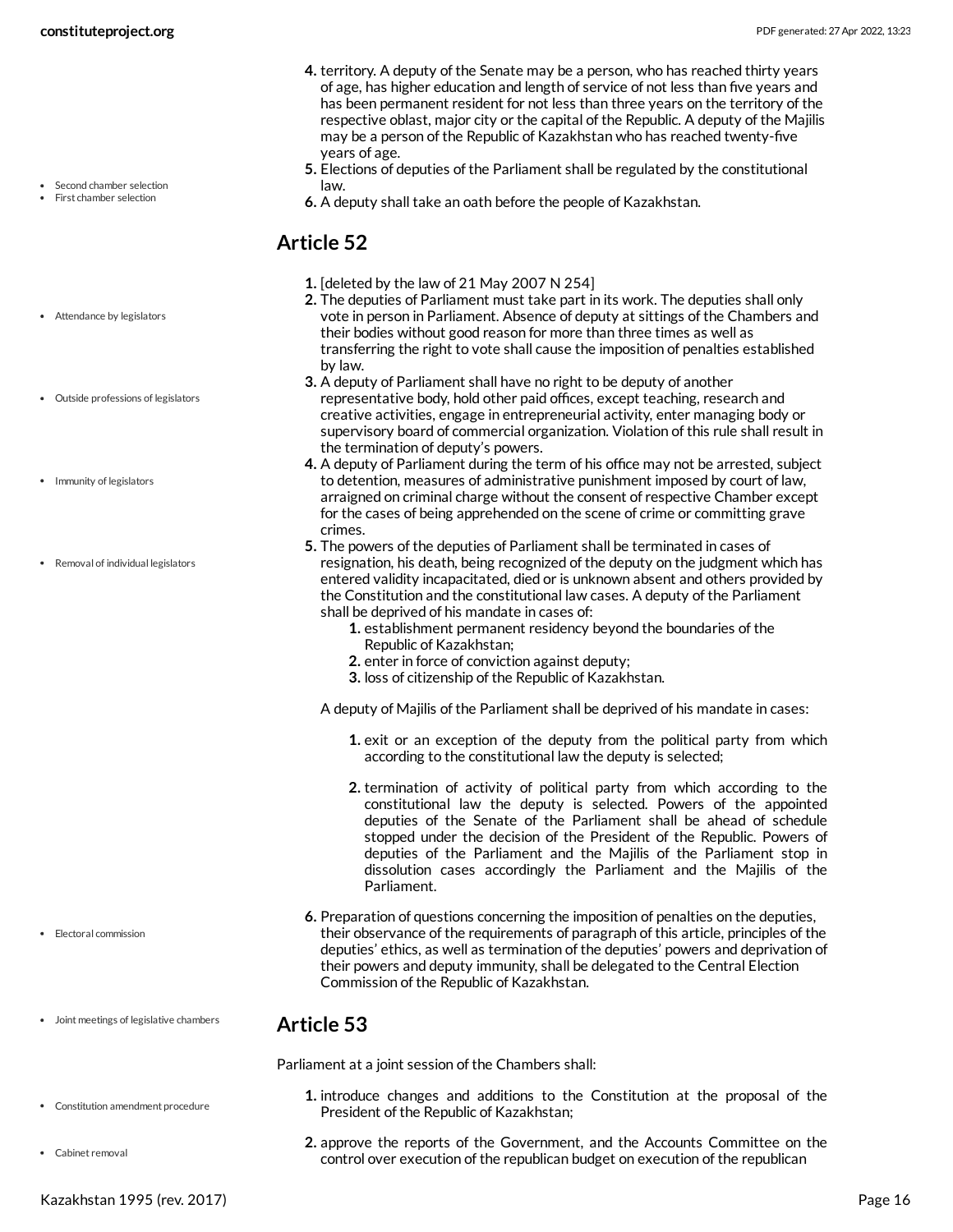• Power to declare/approve war

• International law

- **2.** budget. Non-approval the report of the Government about execution of the republican budget denotes the expression by the Parliament a vote of no confidence in the Government;
- **3.** [deleted by the law of 10 March 2017 N 51-VI 3PK];
- **4.** decide issues of war and peace;
- **5.** adopt a decision concerning the use of the Armed Forces of the Republic to fulfill international obligations in support of peace and security at the proposal of the President of the Republic;
- **6.** hear annual messages of the Constitutional Council of the Republic on the state of the constitutional legality in the Republic;
- **7.** form joint commissions of the Chambers; elect and release from office their chairpersons; hear reports on the activity of the commissions;
- <span id="page-16-0"></span>**8.** exercise other powers assigned to the Parliament by the Constitution.

#### **Article 54**

- **1.** Parliament at separate sessions of the Chambers through consecutive consideration of issues first in the Majilis and then in the Senate shall adopt constitutional laws and law, including:
	- **1.** confirm the republican budget and make changes and additions in the budget;
	- **2.** establish and cancel the state taxes and tax collections;
	- **3.** establish the procedure for resolving the issues of the administrativeterritorial division of the Republic of Kazakhstan;
	- **4.** establish state awards, honorary, military and other titles, ranked positions, diplomatic ranks of the Republic of Kazakhstan, and define state symbols of the Republic;
	- **5.** decide issues of state loans and rendering of economic and other assistance by the Republic;
	- **6.** decide issues of amnesty to citizens;
	- **7.** ratify and denounce international treaties of the Republic.
- **2.** Parliament in separate session of Chambers by consecutive consideration of questions in the beginning in Majilis, and then in the Senate:
	- **1.** discuss the reports on execution of the republican budget;
	- **2.** spend second discussion and voting by laws or articles of the law which has caused objections of the President of the Republic, in a month from the day of a direction of objections. Non-observance of this term denotes the acceptance of objections of the President. If the Majilis and the Senate by the majority of two-thirds of votes of total number of deputies from each Chamber confirms the decision adopted earlier, the President shall sign the law within one month. If the President's objections are not overruled, at least by one of Chambers, the law shall be deemed not adopted or adopted in the version proposed by the President. Objections of the Head of the state on the constitutional laws passed by the Parliament are considered in the order provided by the present subparagraph. Thus objections of the President on the constitutional laws shall be overcome by the Parliament not less than three quarters of votes from total number of deputies of each of Chambers;
	- **3.** display the initiative about appointment of a republican referendum18.

### <span id="page-16-1"></span>**Article 55**

<span id="page-16-2"></span>The following shall belong to exclusive jurisdiction of the Senate:

- **1.** election and discharge from office, the Chairperson of the Supreme Court and judges of the Supreme Court of the Republic at the proposal of the President of the Republic of Kazakhstan, and swearing them into office;
- **1-1.** Election for a term of five years and dismissal of the Commissioner for Human Rights in the Republic of Kazakhstan pursuant to the proposal of the President of
- Legislative committees
- Division of labor between chambers

- Treaty ratification
- Approval or veto of general legislation
- Veto override procedure

Referenda

• Supreme/ordinary court judge removal

Supreme court selection

Ombudsman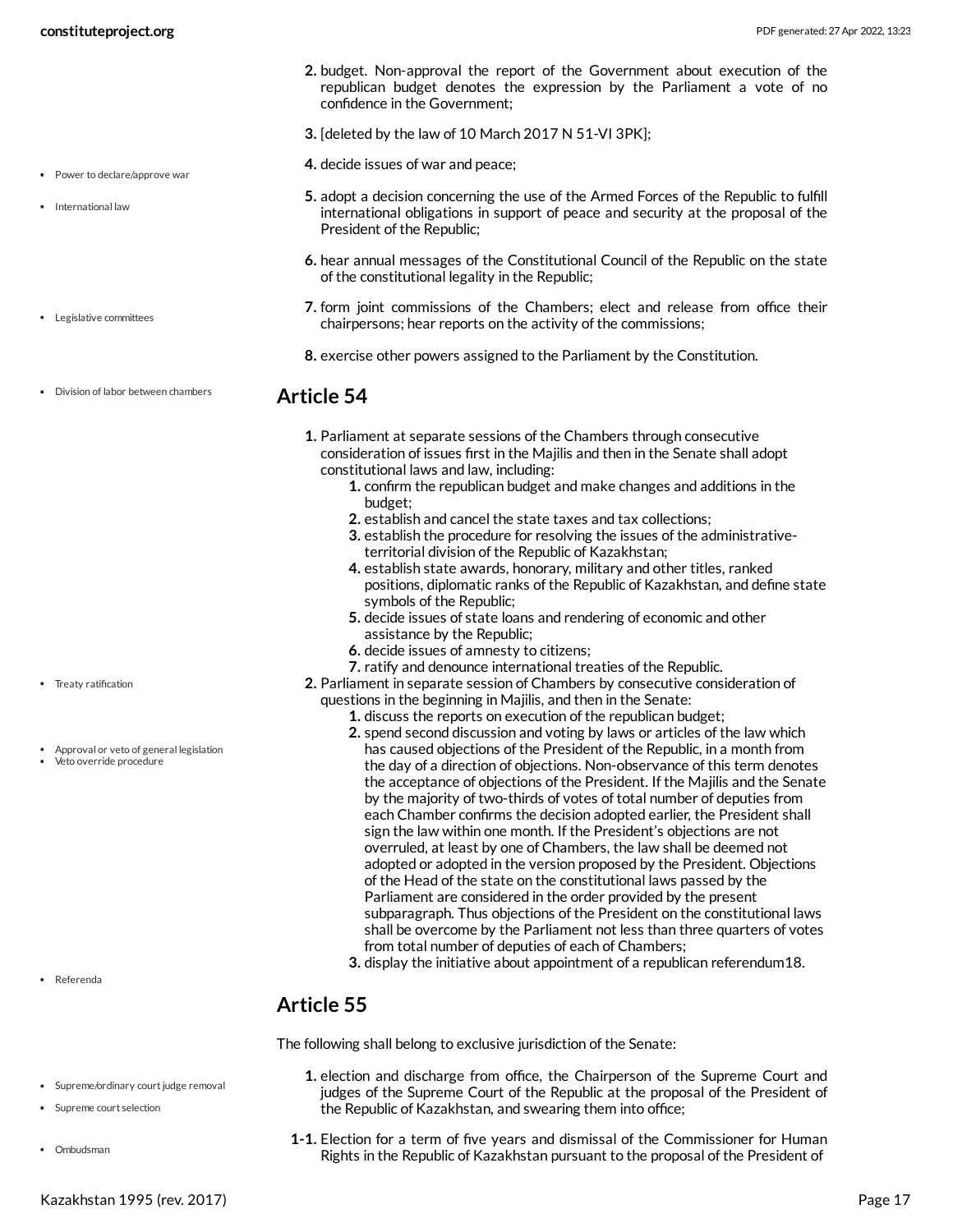- Central bank
- Advisory bodies to the head of state
- Attorney general
- Second chamber reserved policy areas
- **1-1.** the Republic of Kazakhstan;
	- **2.** approval of the appointment of the Chairperson of National Bank, the Procurator General and the Chairperson of the Committee of National Security by the President of the Republic of Kazakhstan;
	- **3.** deprivation of inviolability of the Procurator General, the Chairperson and judges of the Supreme Court of the Republic;
	- **4.** [deleted by the law of 21 May 2007 N 254]
	- **5.** performance of functions of the Parliament of the Republic on acceptance of the constitutional laws and laws in time absence of the Majilis caused by the prescheduled termination of its powers;
	- **6.** realization of other powers assigned by the Constitution on the Senate of the Parliament.

- <span id="page-17-0"></span>**1.** The following belongs to exclusive jurisdiction of the Majilis:
	- **1.** accepting for consideration drafts of the constitutional laws brought in Parliament and laws and consideration of these drafts;
	- **2.** by a majority of votes from total number of deputies of Chamber consent to the President of the Republic on appointment of the Prime Minister of Republic;
	- **3.** announcing regular elections of the President of the Republic;
	- **4.** realization of other powers assigned by the Constitution on the Majilis of the Parliament.
- **2.** The Majilis by a majority of votes from total number of deputies of the Majilis at the initiative of not less than one-five from total number of deputies of Majilis has the right to express a vote of no confidence in the Government.

### <span id="page-17-1"></span>**Article 57**

<span id="page-17-2"></span>Each Chamber of the Parliament independently, without participation of the other Chamber shall:

- **1.** appoint two members of the Constitutional Council to office; appoint two members for a five-year term to the Central Election Commission and three members of the Accounts Committee for control over execution of the republican budget to office;
- **2.** delegate half of the members of the commission formed by Parliament in the case envisaged by paragraph of article 47 of the Constitution;
- **3.** elect half of the members of joint commissions of the Chambers;
- **4.** terminate powers of the deputies of the Chambers, as well as resolve the issues of depriving deputies of their deputy immunity at the proposal of the Procurator General of the Republic of Kazakhstan;
- **5.** hold Parliamentary hearings on the issues of its jurisdiction;
- **6.** have the right to hear reports of the members of the Government of the Republic concerning their activities at the initiative of no less than one-third of the total number of the deputies of the Chambers. Following the results of the hearing of the report by a majority of no less than two-thirds of the total number of the deputies of the Chambers have the right to accept the request to the President of the Republic of Kazakhstan about the dismissal of a member of the Government from office in the case of failure to comply with the laws of the Republic. In this case, the President of the Republic shall dismiss a member of the Government from office;
- **7.** form coordinating and working bodies of the Chambers;

#### First chamber reserved policy areas Head of government selection

Cabinet removal

- Flectoral commission
- Constitutional court selection
- Legislative committees
- Removal of individual legislators
- Cabinet removal
- Legislative oversight of the executive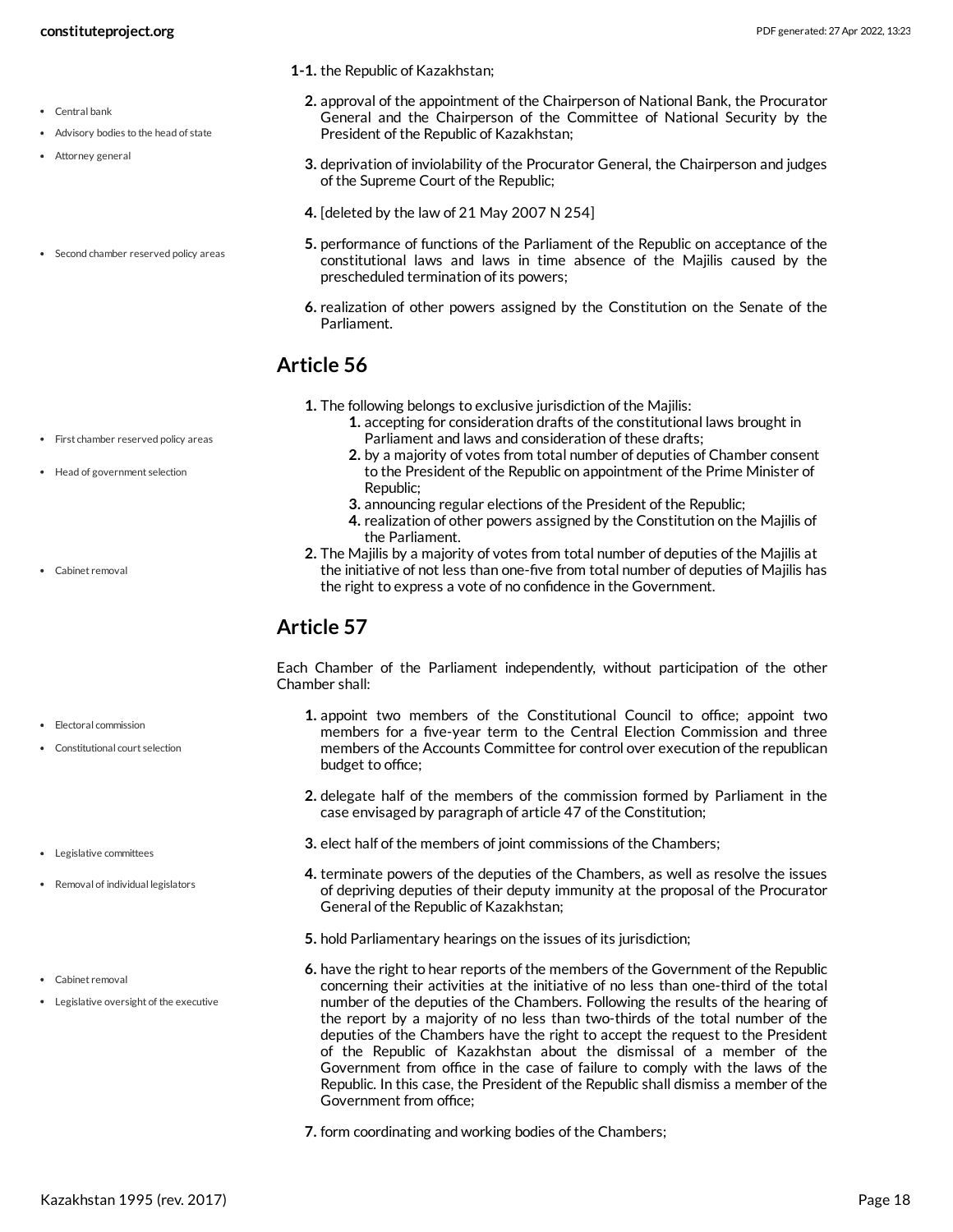Leader of second chamber Leader of first chamber

**8.** adopt procedural orders of their activities and other decisions on the issues connected with organization and the internal routine of the Chambers.

#### <span id="page-18-0"></span>**Article 58**

- **1.** The Chambers shall be headed by their chairpersons who are elected by the Senate and the Majilis from among the deputies who have perfect command of the state language, under secret ballot by majority of votes from the total number of the deputies of the Chambers. The candidacy for the Chairperson of the Senate shall be nominated by the President of the Republic of Kazakhstan. The candidacy for the Chairperson of the Majilis shall be nominated by the deputies of the Chamber.
- **2.** The Chairpersons of the Chambers may be recalled from office and also have the right to submit their resignation if the majority of the total number of the deputies of the Chambers have voted against them.
- **3.** The Chairpersons of Parliament's Chambers shall:
	- **1.** convene sessions of the Chambers and preside over them;
	- **2.** exercise general supervision in preparation of the issues under consideration by the Chambers;
	- **3.** nominate the candidacies of Deputy Chairpersons to the Chambers;
	- **4.** ensure the observance of the procedural orders in the activities of the Chambers;
	- **5.** supervise the activities of the coordinating bodies of the Chambers;
	- **6.** sign acts issued by the Chambers;
	- **7.** propose the candidacies of members to the Constitutional Council, the Central Election Commission and the Accounts Committee for control over execution of the republican budget to the Chambers for appointment to office;
	- **8.** fulfill other duties assigned to them by the procedural orders of Parliament.
- **4.** The Chairperson of the Majilis shall:
	- **1.** open sessions of Parliament;
	- **2.** convene regular joint sessions of the Chambers, preside at regular and extraordinary joint sessions of the Chambers.
- **5.** The chairpersons of the Chambers shall issue instructions on the items of their jurisdiction.

### <span id="page-18-1"></span>**Article 59**

- **1.** Parliament's sessions shall proceed in the form of joint and separate sessions of its Chambers.
- **2.** The first session of Parliament shall be convened by the President of the Republic of Kazakhstan no later than thirty days from the day of publishing of the election results.
- **3.** Regular sessions of the Parliament shall be held once year from the first working day of September to the last working day of June.
- **4.** Session of Parliament, as a rule, shall be opened by the President of the Republic and closed at joint sessions of the Senate and Majilis. In the period between Parliament's sessions, the President of the Republic of Kazakhstan may call an extraordinary session of the Parliament on his own initiative, at the suggestion of the chairpersons of the Chambers or no less than one-thirds from the total number of the deputies of the Parliament. Only the issues that were the reason for convocation shall be reviewed at this session.
- **5.** Joint and separate sessions of the Chambers shall be held on condition that no less than two-thirds from the total number of the deputies of each Chamber are present.
- <span id="page-18-2"></span>**6.** Joint and separate sessions of the Chambers shall be open. In cases stipulated by the procedural orders, sessions may be closed. The President of the Republic, the Prime Minister and members of the Government, the Chairperson of National Bank, the Procurator General, the Chairperson of the Committee of National Security shall have the right to be present at any session and be heard.

Constitutional court selection

Electoral commission

Extraordinary legislative sessions

Length of legislative sessions

- Quorum for legislative sessions
- Public or private sessions
- Legislative committees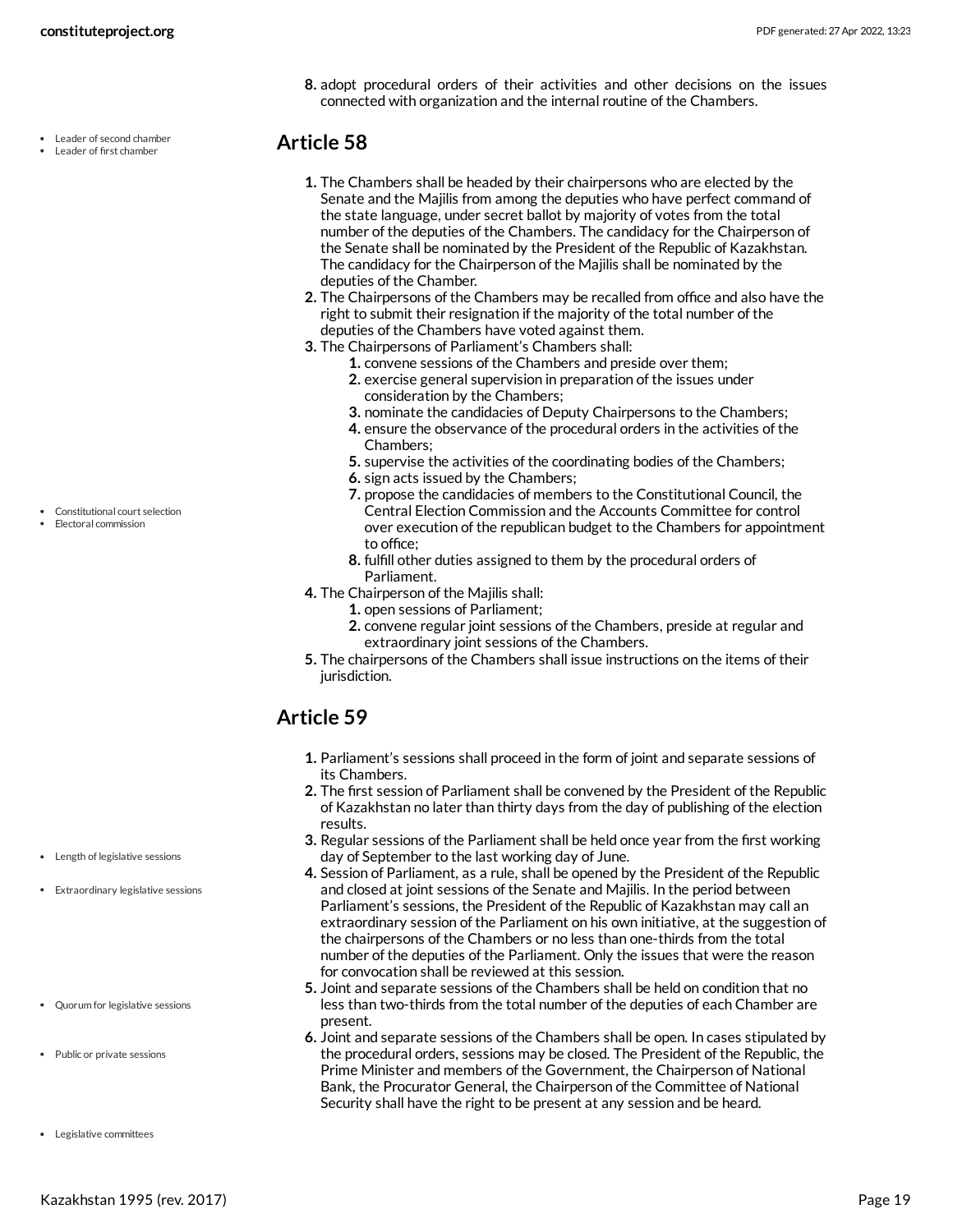- <span id="page-19-0"></span>**1.** The Chambers shall form standing committees, the number of which shall not exceed seven in each Chamber.
- **2.** The Senate and Majilis shall have the right to form joint commissions on parity basis for solution of issues dealing with the joint activity of the Chambers.
- **3.** The committees and commissions shall issue resolutions on items of their jurisdictions.
- **4.** The procedure of formation, the powers and organization of the activities of the committees and commissions shall be determined by law.

### <span id="page-19-1"></span>**Article 61**

- Initiation of general legislation
- **1.** The right of a legislative initiative shall belong to the President the Republic, the deputies of the Parliament, to the Government and shall be realized exclusively in the Majilis.
- **2.** The President of the Republic of Kazakhstan shall have the right to determine the priority for the consideration of draft laws, meaning that the relevant draft laws should be adopted as a matter of priority within two months.
- **3.** Parliament shall have the right to issue laws that regulate the most important public relations, establish fundamental principles and standards dealing with:
	- **1.** legal capacity of individuals and legal entities, civil freedoms and rights, obligations and responsibility of individuals and legal entities;
	- **2.** conditions of ownership and other rights of property;
	- **3.** foundations of organization and activity of state bodies and bodies of local self-administration, state and military service;
	- **4.** taxation, establishment and levying of duties and other obligatory payments;
	- **5.** the republican budget;
	- **6.** issues of the judicial system and legal proceedings;
	- **7.** education, health care and social provision;
	- **8.** privatization of enterprises and their property;
	- **9.** environmental protection;
	- **10.** administrative-territorial structure of the Republic;
	- **11.** ensuring defense and security of the state. All other relations shall be regulated by legislative acts.
- **4.** A draft of law considered and approved by the majority of votes from the total number of the deputies of the Majilis shall be transmitted to the Senate where it shall be considered for no more than sixty days. draft of law approved by the majority of votes of the total number of deputies of the Senate shall become the law and shall be submitted to the President to be signed within ten days. draft of law rejected as whole by the majority of votes from the total number of the Senate's deputies shall be returned to the Majilis. If the Majilis approves the draft of law again by the majority of two-thirds of votes from the total number of its deputies, it shall be transferred to the Senate for second discussion and voting. twice-rejected draft may not be submitted again during the same session.
- **5.** Amendments and additions to draft of law proposed by the majority of votes from the total number of the Senate's deputies shall be sent to the Majilis. If the Majilis by the majority of votes from the total number of its deputies agrees with the proposed amendments and additions, the law shall be deemed to be adopted. If the Majilis by the same majority of votes objects to the amendments and additions proposed by the Senate, the disagreement between the Chambers shall be resolved through conciliatory procedures.
- **5-1.** The draft of the constitutional law considered and approved not less than twothirds of votes from the total number of the deputies of the Majilis shall be transmitted to the Senate where it shall be considered for no more than sixty days. Adopted not less than two-thirds of votes of total number of deputies of the Senate the draft shall become the constitutional law and within ten days shall be submitted to the President of the Republic for the signature. The rejecting the whole draft of the constitutional law shall be carried out by Majilis or the Senate by the majority of votes from total number of the deputies of the Chamber. Brought by the Senate not less than two thirds of votes of its deputies of changes and additions in the draft of the constitutional law shall direct to Majilis. If the Majilis not less than two-thirds of votes of its deputies shall agree with the
- Protection of environment
- Division of labor between chambers

Division of labor between chambers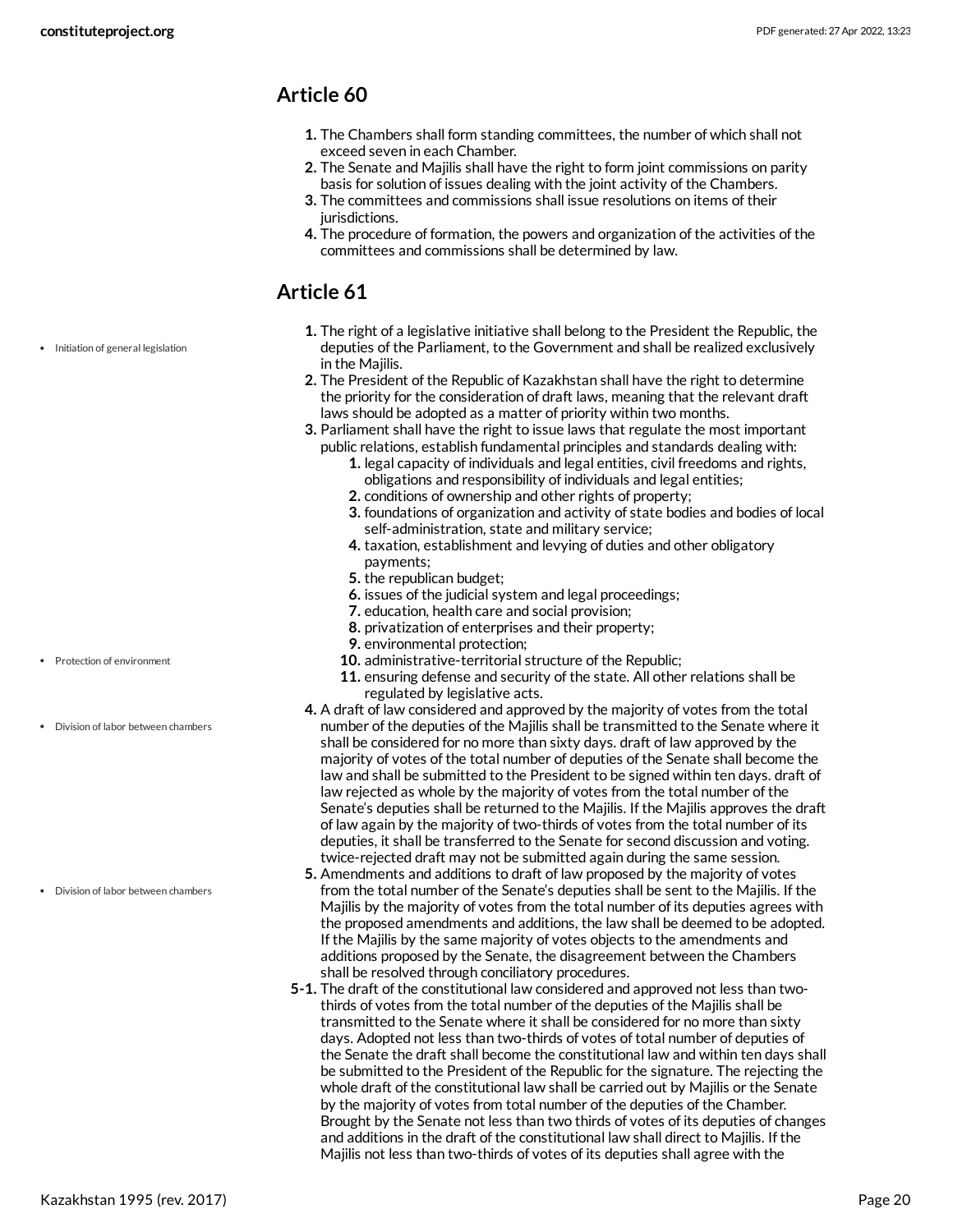- Spending bills Budget bills
- 
- Cabinet removal
- Joint meetings of legislative chambers

- Approval or veto of general legislation
- Constitution amendment procedure

- Constitutionality of legislation
- Dismissal of the legislature
- Emergency provisions
- Establishment of cabinet/ministers
- **5-1.** changes brought by the Senate and additions, the constitutional law shall be considered accepted. If the Majilis at voting by the changes brought by the Senate and additions shall be disagreed with them not less than two-thirds of votes of deputies disagreements between Chambers shall be resolved by conciliation procedures.
	- **6.** Drafts of law envisioning reduction of state revenues or increase in state expenditures may be submitted only when supplied with the positive resolution of the Government of the Republic. For drafts of the acts brought in Majilis of the Parliament as the legislative initiative of the President of the Republic, presence of such conclusion shall not be required.
	- **7.** In the case when of a draft of law submitted by the Government is not adopted, the Prime-Minister shall have the right to raise an issue of confidence in the Government at a joint session of the Chambers. Voting on this issue shall be held not earlier than within forty-eight hours from the moment of calling for a vote of confidence. If the call for a vote of no confidence does not receive the majority of votes from total number of deputies of each of Chambers, a draft of law shall be deemed adopted without voting. However, the Government may not use this right more than twice a year.

- <span id="page-20-0"></span>**1.** The Parliament shall adopt legislative acts in the form of laws of the Republic of Kazakhstan, resolutions of the Parliament, resolutions of the Senate and the Majilis having obligatory force on the entire territory of the Republic.
- **2.** Laws of the Republic shall come into effect after they are signed by the President of the Republic.
- **3.** Amendments and additions to the Constitution shall be introduced by the majority of no less than three-fourths of votes from the total number of the deputies of each chamber.
- **4.** Constitutional laws shall be adopted on the issues stipulated by the Constitution by the majority of no less than two-thirds of votes from the total number of the deputies of each Chamber.
- **5.** Legislative acts of the Parliament and its Chambers shall be adopted by the majority of votes from the total number of the deputies of the Chambers unless otherwise stipulated by the Constitution.
- **6.** No less than two readings introducing amendments and additions to the Constitution of the Republic of Kazakhstan shall be obligatory.
- **7.** Laws of the Republic, resolutions of the Parliament and its Chambers must not contradict the Constitution. Resolutions of the Parliament and its Chambers must not contradict laws.
- **8.** The procedure for development, submission, discussion, bringing into effect and promulgation of legislative and other regulatory legal acts of the Republic shall be regulated by special law and the procedural orders of Parliament and its Chambers.

#### <span id="page-20-1"></span>**Article 63**

- **1.** The President of the Republic of Kazakhstan after consultations of the Chairpersons of the Chambers of the Parliament and the Prime Minister may dissolve the Parliament or the Majilis of the Parliament.
- **2.** The Parliament and the Majilis of the Parliament may not be dissolved in the period of a state of emergency or martial law, during the last six months of the President's term, as well as within a year after a previous dissolution.

### <span id="page-20-2"></span>**Section V. Government**

#### <span id="page-20-3"></span>**Article 64**

**1.** The Government shall implement the executive power of the Republic of Kazakhstan, head the system of executive bodies and exercise supervision of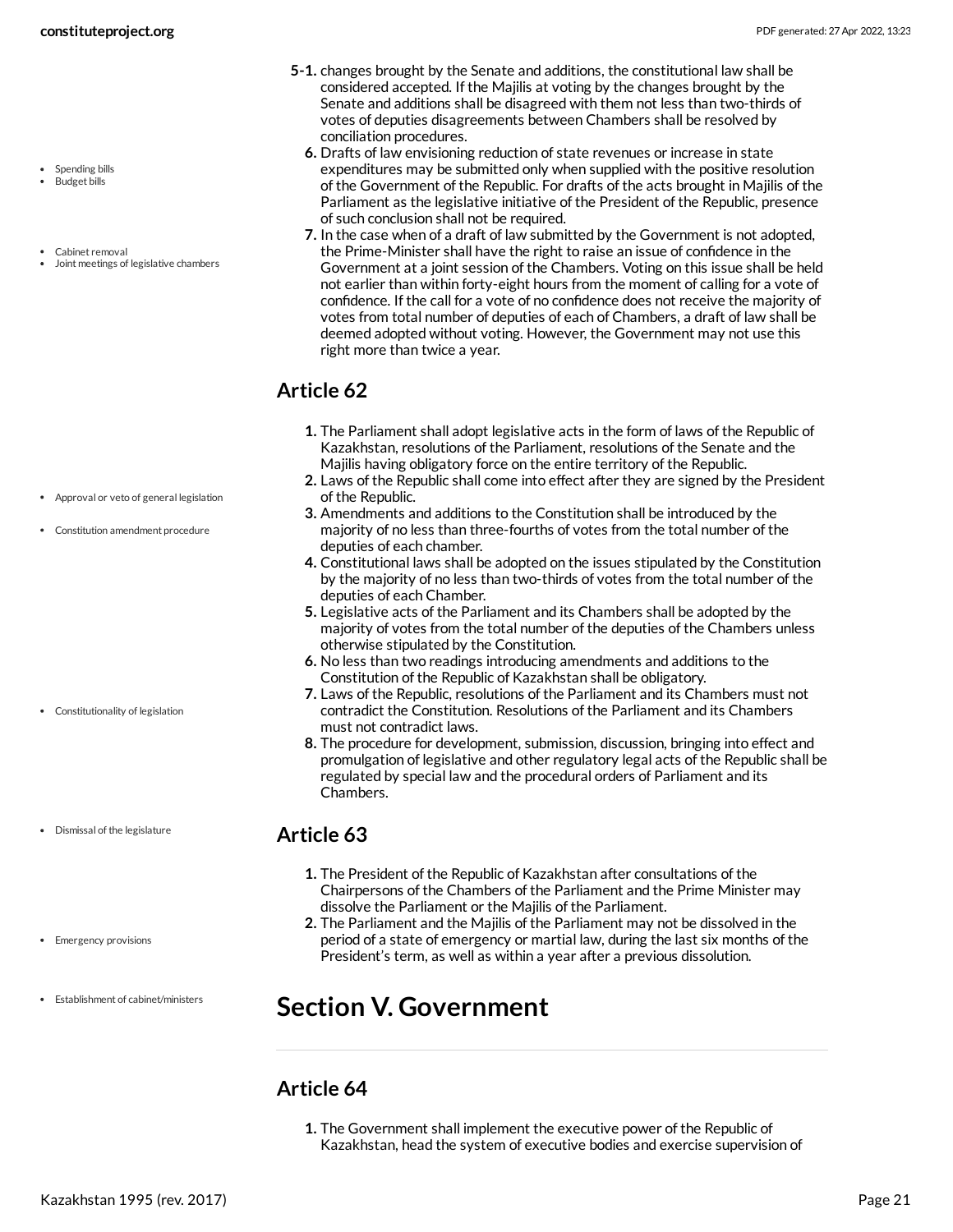Cabinet removal

- **1.** their activity.
- **2.** The Government is a collegial body and in its activity is responsible to the President of the Republic and the Parliament.
- **3.** Members of the Government shall be accountable to the Chambers of Parliament in the case stipulated by paragraph of Article 57 of the Constitution.
- **4.** The jurisdiction, the procedure of organization and activity of the Government shall be determined by constitutional law.

#### <span id="page-21-0"></span>**Article 65**

- **1.** The Government shall be formed by the President of the Republic of Kazakhstan according to the procedure stipulated by this Constitution.
- **2.** Suggestions about the structure and composition of the Government shall be submitted to the President of the Republic of Kazakhstan by the Prime Minister of the Republic within ten days after his appointment.
- **3.** The members of the Government shall take an oath to the people and President of Kazakhstan.

#### <span id="page-21-1"></span>**Article 66**

<span id="page-21-3"></span>The Government shall:

- **1.** develop the main directions of socio-economic policy of the state, its defense capability, security, guarantee of public order and organize their realization; in agreement with the President of the Republic approves state programs and ensures their implementation;
- **2.** present to the Parliament the republican budget and report about its performance, ensure implementation of the budget;
- **3.** introduce draft of laws into the Majilis and ensure enforcement of laws;
- **4.** organize management of state property;
- **5.** develop measures for the conduct of the foreign policy of the Republic of Kazakhstan;
- **6.** manage the activity of ministries, state committees, other central and local executive bodies;
- **7.** annul or suspend completely or partially, the effect of acts of ministries, state committees, other central and local executive bodies of the Republic;
- **8.** [deleted by the law of 10 March 2017 N 51-VI 3PK];
- **9.** [deleted by law of 10 July 1998 N 284-I]
- **9-1.** approve a unified system of financing and labor payment for all bodies financed by the state budget of the Republic in agreement with the President of the Republic;
- **10.** perform other functions assigned to it by this Constitution, laws and acts of the President.

### <span id="page-21-2"></span>**Article 67**

<span id="page-21-4"></span>The Prime Minister of the Republic of Kazakhstan shall:

- **1.** organize and supervise the work of the Government, personally answer for its work;
- **2.** [deleted by the law of 21 May 2007 N 254]
- **3.** sign resolutions of the Government;

Cabinet selection

Cabinet selection

Powers of cabinet

```
Budget bills
```
• Head of government powers Name/structure of executive(s)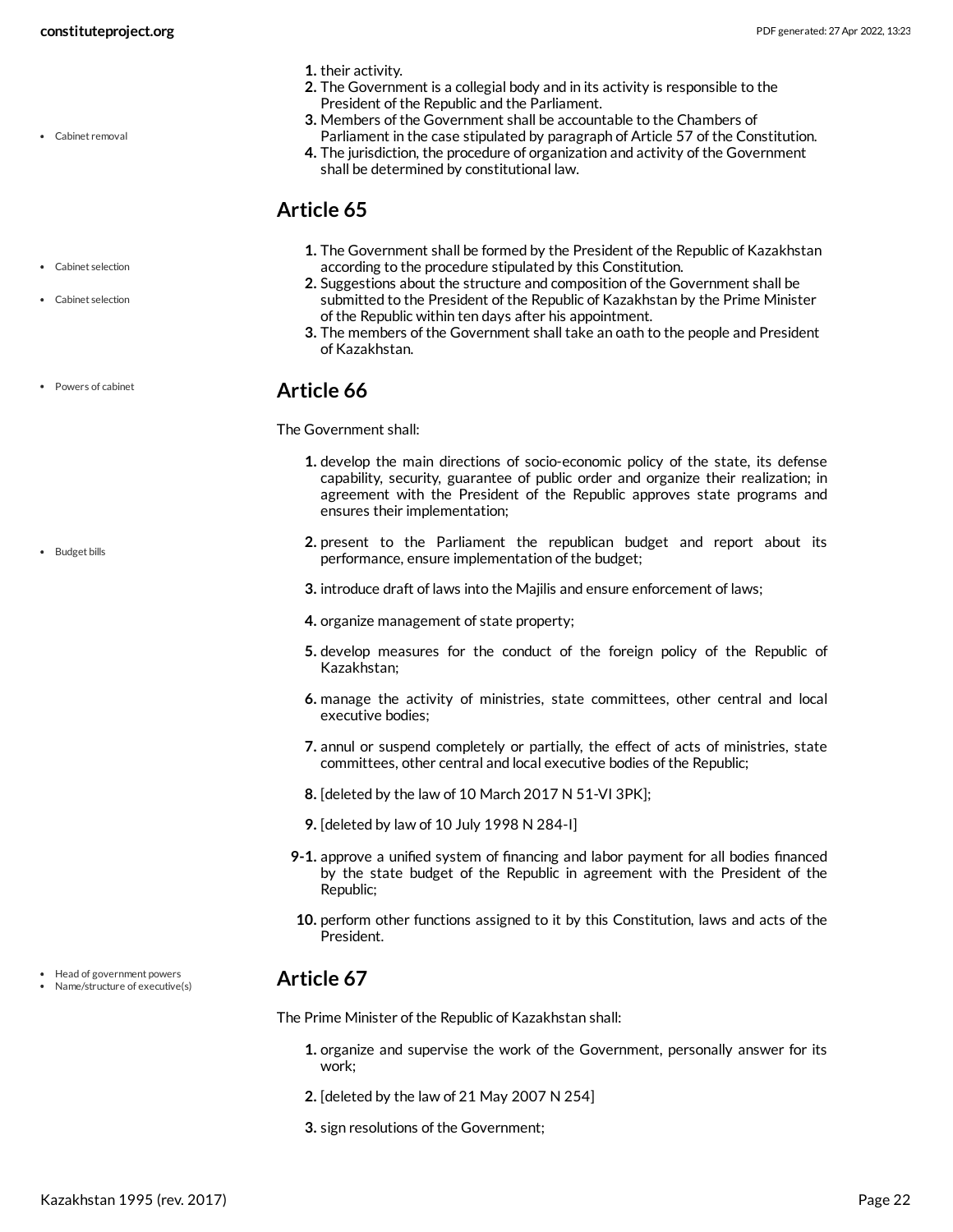- Legislative oversight of the executive
- **constituteproject.org** PDF generated: 27 Apr 2022, 13:23
	- **4.** report the main directions of the Government's activity and all of its important decisions to the President and the Parliament;
	- **5.** perform other functions connected with organization and supervision of the Government's activity.

- Cabinet removal
- Eligibility for cabinet Reference to science
- Head of government's role in the legislature

Cabinet removal

<span id="page-22-0"></span>**1.** Members of the Government shall be independent in making decisions within their competence and bear personal responsibility before the Prime Minister for the activity of bodies subordinated to them. member of the Government who does not agree with the policy, pursued by the Government, or who does not pursue it shall resign or subjected to release from his office.

**2.** Members of the Government shall not have right to be deputies of a representative body, hold other paid offices except teaching, scientific and other creative activities, engage in entrepreneurial activity, enter governing body or a supervisory board of a commercial organization, except for cases when it is their job responsibilities according to the legislation.

### <span id="page-22-1"></span>**Article 69**

- **1.** The Government of the Republic of Kazakhstan shall issue resolutions on the items of its jurisdiction having obligatory force on the entire territory of the Republic.
- **2.** The Prime Minister of the Republic shall issue directions having mandatory force on the entire territory of the Republic.
- **3.** Resolutions of the Government and directions of the Prime Minister must not contradict the Constitution, legislative acts, decrees and resolutions of the President of the Republic.

### <span id="page-22-2"></span>**Article 70**

- **1.** The Government shall resign its powers to the newly elected Majilis of the Parliament of the Republic.
- **2.** The Government and any of its members shall have the right to submit resignation to the President of the Republic of Kazakhstan if they consider further performance of the functions assigned to them to be impossible.
- **3.** The Government shall submit its resignation to the President of the Republic of Kazakhstan in the event that Majilis of the Parliament or the Parliament pass a vote of no confidence in the Government.
- **4.** The President of the Republic within period of ten days shall consider the issue of accepting or declining the resignation.
- **5.** Acceptance of the resignation shall denote the termination of the powers of the Government or respective member. Acceptance of the resignation of the Prime Minister shall denote the termination of the powers of the entire Government.
- **6.** In the event that the resignation of the Government or its member is declined, the President shall charge the Government or its member with continued performance of their responsibilities.
- **7.** The President of the Republic shall have the right on his own initiative to adopt decision to terminate the powers of the Government and to release any of its members from their offices. The release of the Prime Minister from office shall denote the termination of the powers of the entire Government.

### <span id="page-22-3"></span>**Section VI. The Constitutional Council**

### <span id="page-22-4"></span>**Article 71**

• Constitutional court term length

Head of government removal

Establishment of constitutional court

**1.** The Constitutional Council of the Republic of Kazakhstan shall consist of seven members whose powers shall last for six years. The ex-Presidents of the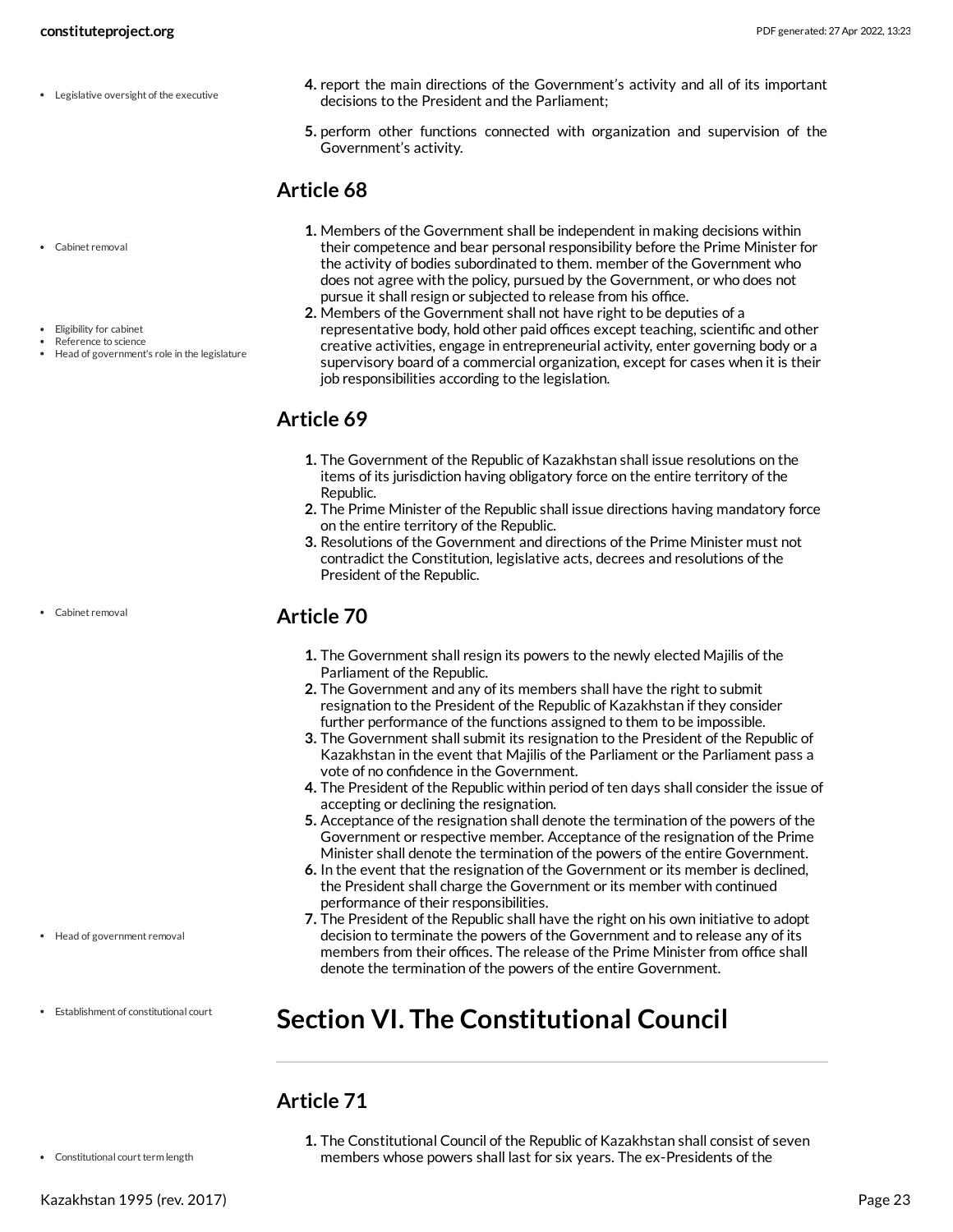- Constitutional court selection
- Constitutional court selection
- Reference to science

- Constitutionality of legislation Constitutional interpretation
- Constitutional court powers
- Referenda
- International law
- Legal status of treaties

Referenda

- Legal status of treaties
- Constitutionality of legislation
- International law
- **1.** Republic shall have the right to be life-long members of the Constitutional Council.
- **2.** The Chairperson of the Constitutional Council shall be appointed by the President of the Republic, and in case the votes are equally divided, his vote shall be decisive.
- **3.** Two members of the Constitutional Council shall be appointed by the President of the Republic, on two members shall be appointed accordingly by the Senate and the Majilis. Half of the members of the Constitutional Council shall be renewed every three years.
- **4.** The Chairperson and members of the Constitutional Council shall not be deputies, hold paid offices except teaching, scientific or other creative activities, engage in entrepreneurial activity, enter governing body or supervisory board of commercial organization.
- **5.** The Chairperson and members of the Constitutional Council during their term in office may not be arrested, subject to detention, measures of administrative punishment imposed by court of law, arraigned on criminal charge without the consent of Parliament, except in cases of being apprehended on the scene of crime or committing grave crimes.
- **6.** Organization and activity of the Constitutional Council shall be regulated by Constitutional Law.

### <span id="page-23-0"></span>**Article 72**

- **1.** The Constitutional Council by appeal of the President of the Republic of Kazakhstan, the Chairperson of the Senate, the Chairperson of Majilis, not less than one-fifth of the total number of deputies of Parliament, the Prime Minister shall:
	- **1.** decide on the correctness of conducting the elections of the President of the Republic, deputies of Parliament, and conducting an all-nation referendum in case of dispute;
	- **2.** consider the laws adopted by Parliament with respect to their compliance with the Constitution of the Republic before they are signed by the President;
	- **2-1.** consider the decisions adopted by the Parliament and its Chambers to their compliance with the Constitution of the Republic;
		- **3.** consider the international treaties of the Republic with respect to their compliance with the constitution, before they are ratified;
		- **4.** officially interpret the standards of the Constitution;
	- **5.** conclude in cases stipulated by paragraphs and of Article 47 of the Constitution.
- **2.** The Constitutional Council shall consider requests of the President of the Republic in cases set forth in subparagraph 10-1) of Article 44 of the Constitution, as well as inquiries of the courts in cases established by Article 78 of the Constitution.

### <span id="page-23-1"></span>**Article 73**

- **1.** The inauguration of the President, registration of the elected deputies of Parliament or results of all-nation referendum shall be suspended in cases of appeal to the Constitutional Council on issues mentioned in subparagraph 1) of paragraph of Article 72 of the Constitution.
- **2.** The term of signing or ratifying of the corresponding acts shall be suspended in case of appeal to the Constitutional Council on issues mentioned in subparagraphs 2) and 3) of paragraph of Article 72 of the Constitution.
- **3.** The constitutional Council shall pass resolution within one month from the day of appeal. This period of time, at the demand of the President or the Republic, may be shortened by 10 days if the issue is urgent.
- **4.** [deleted by the law of 10 March 2017 N 51-VI 3PK];

### <span id="page-23-2"></span>**Article 74**

**1.** Laws and international treaties recognized not to be in compliance with the Constitution of the Republic of Kazakhstan, may not be signed or, accordingly, ratified and brought into effect.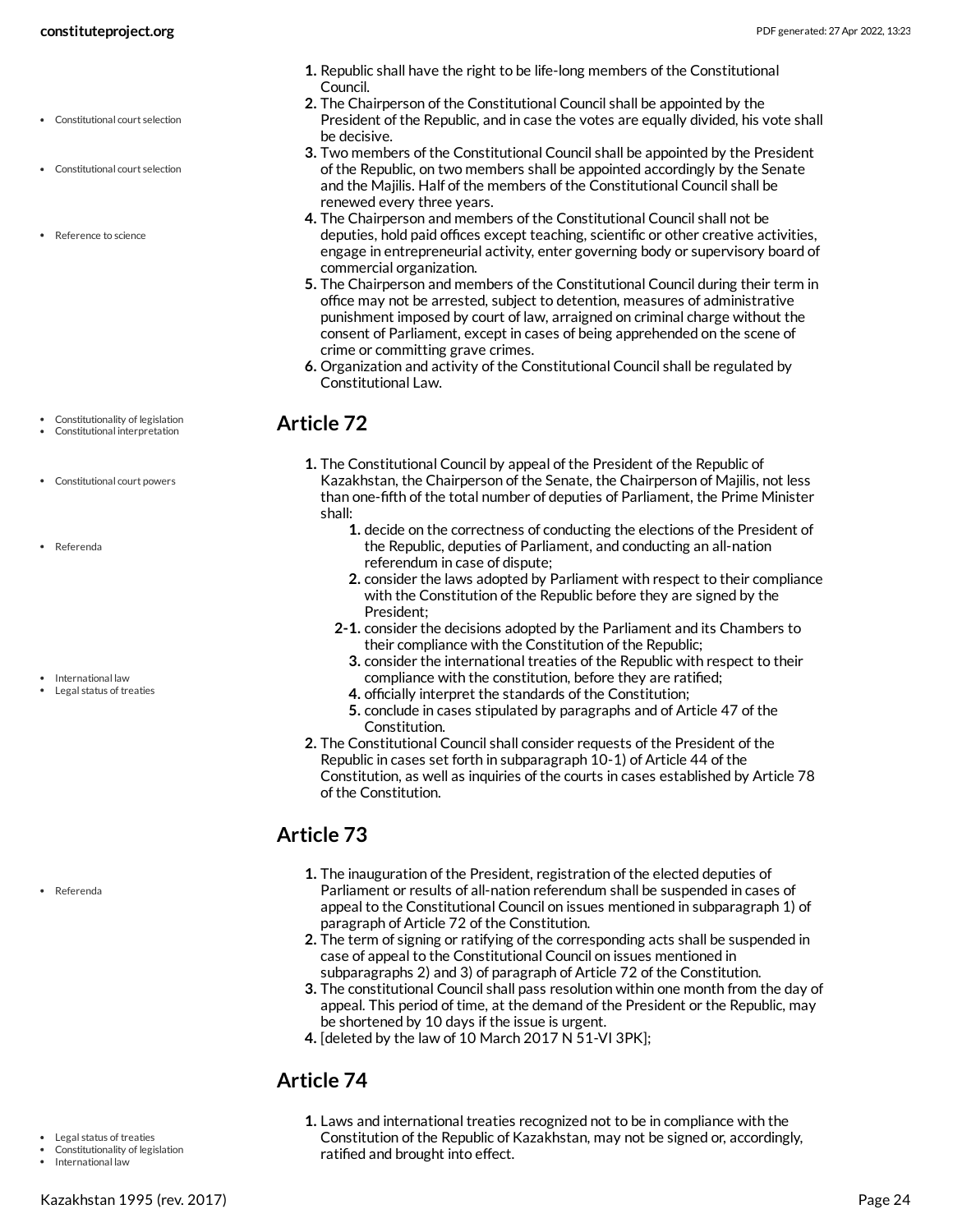Constitutionality of legislation

- **2.** Laws and other regulatory legal acts that are recognized as unconstitutional, including those infringing the rights and freedoms of an individual and citizen provided for by the Constitution are subject to cancellation and shall not be in effect.
- **3.** Resolutions of the Constitutional Council shall come into effect from the day they are adopted, shall be binding on the entire territory of the Republic, Final and not subject to appeal.

## <span id="page-24-0"></span>**Section VII. Court and Justice**

### <span id="page-24-1"></span>**Article 75**

- **1.** Justice in the Republic of Kazakhstan shall be exercised only by the court.
- **2.** Judicial power shall be exercised through the constitutional, civil, administrative, criminal and other forms of judicial procedure as established by law. In cases, stipulated by law, criminal procedure shall be carried out with participation of jurvmen.
- **3.** The courts of the Republic shall be the Supreme Court of the Republic, local and other courts of the Republic established by law.
- **4.** The judicial system of the Republic shall be established by the Constitution of the Republic and the constitutional law. The establishment of special and extraordinary courts under any name shall not be allowed.

### <span id="page-24-2"></span>**Article 76**

- **1.** Judicial power shall be exercised on behalf of the Republic of Kazakhstan and shall be intended to protect the rights, freedoms, and legal interests of the citizens and organizations for ensuring the observance of the Constitution, laws, other regulatory legal acts, and shall ensure international treaties of the Republic.
- **2.** Judicial power shall be extended to all cases and disputes arising on the basis of this Constitution, laws, other regulatory legal acts, international treaties of the Republic.
- **3.** Decisions, sentences and other judgments of courts shall have an obligatory force on the entire territory of the Republic.

### <span id="page-24-3"></span>**Article 77**

- **1.** A judge when executing justice shall be independent and subordinate only to the Constitution and the law.
- **2.** Any interference in the activity of the court in the exercise of justice shall be inadmissible and accountable by the law. Judges shall not be held accountable with regard to specific cases.
- **3.** In application of law judge must be guided by the following principles:
	- **1.** person shall be considered to be innocent of committing crime until his guilt is established by court's sentence that has come into force;
	- **2.** no one may be subject twice to criminal or administrative prosecution for one and the same offense;
	- **3.** no one may have his jurisdiction, as stipulated by law changed without his consent;
	- **4.** everyone shall have the right to be heard in court;
	- **5.** the laws establishing or intensifying liability, imposing new responsibilities on the citizens or deteriorating their conditions shall have no retroactive force. If after the commitment of an offense accountability for it is canceled by law or reduced, the new law shall be applied;
	- **6.** the accused shall not be obligated to prove his innocence;
	- **7.** no person shall be compelled to give testimony against oneself, one's spouse and close relatives whose circle is determined by law. The clergy shall not be obligated to testify against those who confided in them with some information at confession;

Jury trials required

- Establishment of administrative courts
- Structure of the courts
- Municipal government
- International law
- International law

- Judicial independence
- Presumption of innocence in trials
- Prohibition of double jeopardy
- Protection from ex post facto laws
- Protection from self-incrimination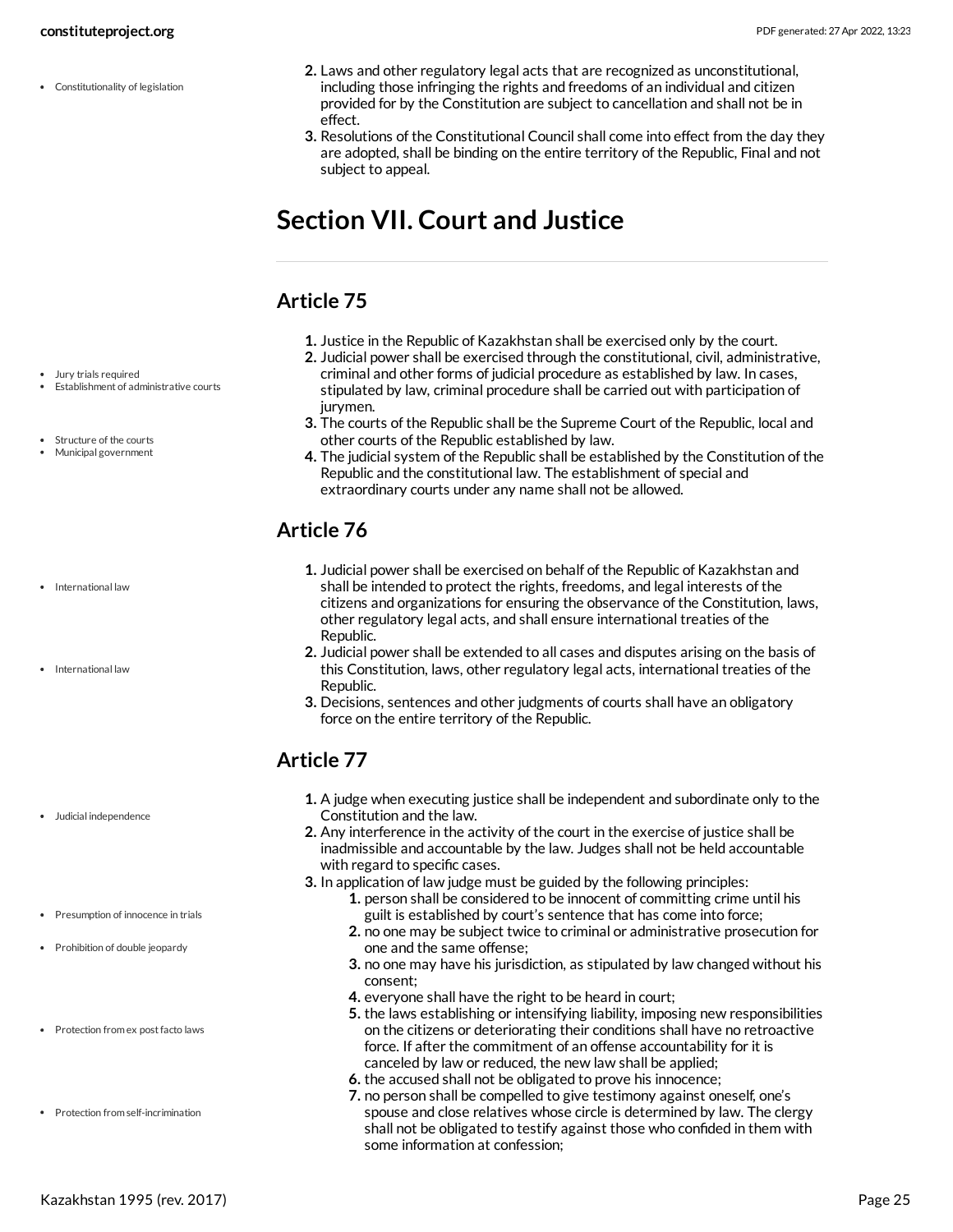Constitutionality of legislation

- **3. 8.** any doubts of person's guilt shall be interpreted in the favor of the accused;
	- **9.** evidence obtained by illegal means shall have no juridical force. No person may be sentenced on the basis of his own admission of guilt;
- **10.** application of the criminal law by analogy shall not be allowed. **4.** The principles of justice established by the Constitution shall be common and
- uniform for all courts and judges in the Republic.

#### <span id="page-25-0"></span>**Article 78**

The courts shall have no right to apply laws and other regulatory legal acts infringing on the rights and liberties of an individual and citizen established by the Constitution. If court finds that law or other regulatory legal act subject to application infringes on the rights and liberties of an individual and citizen it shall suspend legal proceedings and address the Constitutional Council with proposal to declare that law unconstitutional.

### <span id="page-25-1"></span>**Article 79**

- **1.** Courts shall consist of permanent judges whose independence shall be protected by the Constitution and law. judge's powers may be terminated or suspended exclusively on the grounds established by law.
- **2.** A judge may not be arrested, subject to detention, measures of administrative punishment, imposed by court of law, arraigned on criminal charge without the consent of the President of the Republic of Kazakhstan based on conclusion of the Highest Judicial Council of the Republic or in case stipulated by paragraph 3) of Article 55 of the Constitution; without the consent of Senate except for the cases of being apprehended on the scene of crime or committing grave crimes.
- **3.** The criteria applying to the judges of the courts of the Republic shall be determined by constitutional law.
- **4.** The office of judge shall be incompatible with deputy's mandate, holding other paid offices except teaching, research or other creative activity engaging in other entrepreneurial activity, or being member of managing body or supervisory board of commercial enterprise.

### <span id="page-25-2"></span>**Article 80**

Financing of courts, provision of judges with housing shall be performed from the republican budget and must ensure the possibility of complete and free exercise of justice.

### <span id="page-25-3"></span>**Article 81**

The Supreme Court of the Republic of Kazakhstan is the highest judicial body for civil, criminal and other cases examinable by local and other courts in cases stipulated by law and shall consider legal cases within its jurisdiction and provide interpretations on judicial practice.

### <span id="page-25-4"></span>**Article 82**

- **1.** The Chairperson and judges of the Supreme Court of the Republic of Kazakhstan shall be elected by the Senate at the proposal of the President of the Republic, based on a recommendation of the Highest Judicial Council.
- **2.** The Chairpersons and judges of local and other courts shall be appointed by the President of the Republic at the recommendation of the Highest Judicial Court.
- **3.** In courts according to the constitutional law judicial boards can be created. The order of investment with powers of chairperson of judicial boards shall be defined by the constitutional law.
- **4.** The Highest Judicial Council shall consist of the Chairperson and two other persons, who are appointed by the President of the Republic.
- **5.** The status the organization of work of the Highest Judicial Council shall be determined by law.

#### Judicial independence

- Supreme/ordinary court judge removal
- Establishment of judicial council
- Eligibility for supreme court judges
- Eligibility for ordinary court judges

- Structure of the courts
- Establishment of judicial council
- Supreme court selection
- Ordinary court selection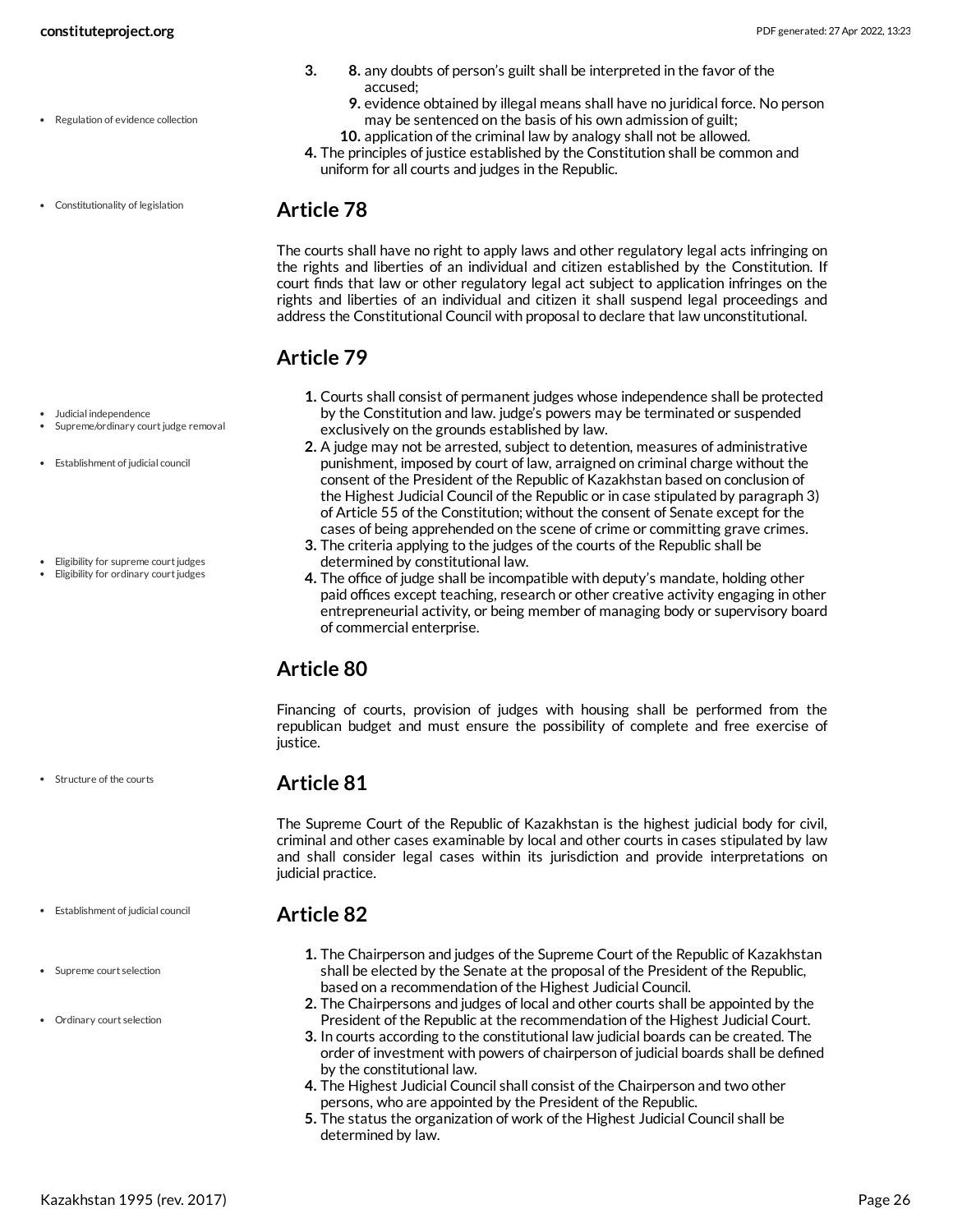Attorney general

#### <span id="page-26-0"></span>**Article 83**

- **1.** Within the limits and forms stipulated by law the prosecutor's office on behalf of the state shall exercise the highest supervision over observance of the law in the Republic of Kazakhstan, represent the state's interests in courts and conduct criminal prosecutions on behalf of the state.
- **2.** The procurator's office of the Republic shall be unified centralized system with subordination of junior procurators to their seniors and the Procurator General of the Republic. It shall exercise its authorities independently of other state bodies and officials and be accountable only to the President of the Republic.
- **3.** The Procurator General of the Republic during the term of his office may not be arrested, subject to detention, measures of administrative punishment imposed by court of law, arraigned on criminal charge without the consent of the Senate except for the cases of being apprehended on the scene of crime or committing grave crimes. The term of the Procurator General shall be five years.
- **4.** The jurisdiction, organization and procedure of the activity of the procurator's office of the Republic shall be determined by law.

#### <span id="page-26-1"></span>**Article 84**

[deleted by the law of 21 May 2007 N 254]

Municipal government

## <span id="page-26-2"></span>**Section VIII. Local Public Administration and Self-Administration**

### <span id="page-26-3"></span>**Article 85**

Local public administration shall be exercised by local representative and executive bodies which are responsible for the state of affairs of the respective territory.

### <span id="page-26-4"></span>**Article 86**

- **1.** Local representative bodies maslikhats shall express the will of the population of respective administrative-territorial units and with regard to the common public interests shall determine the measures needed for its realization, and control their implementation.
- **2.** Maslikhats shall be elected by the population on the basis of universal, equal suffrage under secret ballot for a five-year term.
- **3.** A deputy of maslikhat may be citizen of the Republic of Kazakhstan who has reached twenty years of age. Citizen of the Republic may be deputy of only one maslikhat.
- **4.** The jurisdiction of maslikhats shall include:
	- **1.** approval of plans, economic and social programs for development of the territory, local budget and reports of their performance;
	- **2.** decision of issues of local administrative-territorial organization in their jurisdiction:
	- **3.** consideration of reports by heads of local executive bodies on the issues delegated by law to the jurisdiction of maslikhat;
	- **4.** formation of standing commissions and other working bodies of maslikhat, nearing reports about their activity, decision of other issues connected with organization of the work of maslikhat;
	- **5.** exercise other authorities for insuring of the rights and legitimate interests of citizens in accordance with the legislation of the Republic.
- **5.** The powers of a maslikhat shall be prematurely terminated by the President of the Republic after consultation with the Prime Minister and the Chairpersons of Chambers of the Parliament, and also in the case of the adoption of a decision about self-dissolution.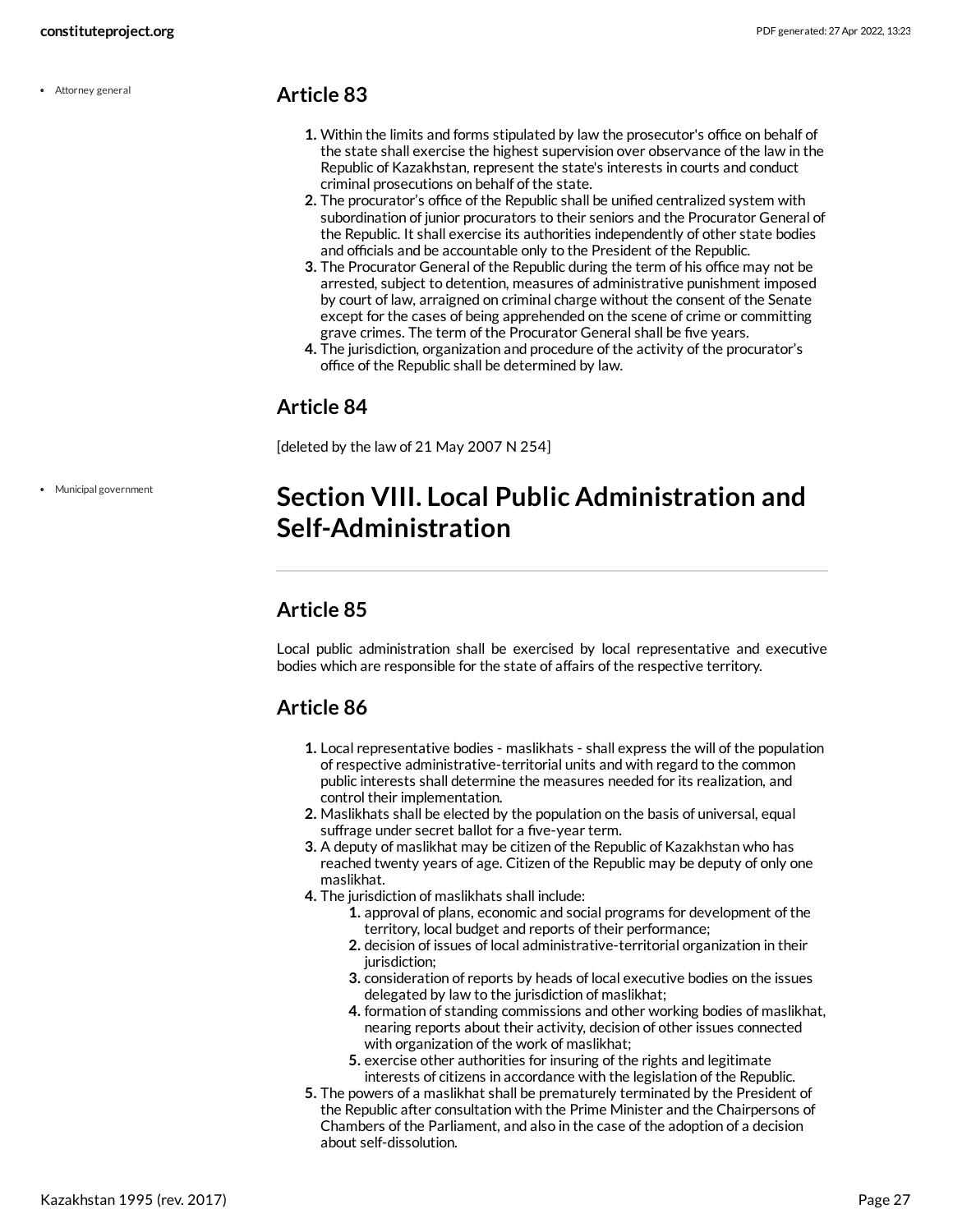**6.** The jurisdiction of maslikhats, procedure of their organization and activity, and legal status of their deputies shall be established by law.

### <span id="page-27-0"></span>**Article 87**

- **1.** Local executive bodies shall be part of unified system of the executive bodies of the Republic of Kazakhstan, and ensure conduct of the general state policy of the executive power in conjunction with the interests and development needs of the respective territory.
- **2.** The jurisdiction of local executive bodies shall include:
	- **1.** development of drafts of plans, economic and social programs for development of the territory, local budget and provision of their realization;
	- **2.** management of public property;
	- **3.** appointment to and release from office the heads of local executive bodies, resolution of other issues connected with organization of the work of local executive bodies;
	- **4.** exercise other powers delegated to local executive bodies by the legislation of the Republic in the interests of local public administration.
- **3.** A local executive body shall be headed by an akim of the respective administrative-territorial unit who is representative of the President and the Government of the Republic.
- **4.** Akims of the oblasts, major cities and the capital shall be appointed to office by the President of the Republic from the consent maslikhats accordingly oblasts, major cities and the capital. Akims of other administrative-territorial units shall be appointed or elected to office and dismissed in the manner determined by law. The President of the Republic shall have the right to release akims from office at his own discretion.
- **5.** At the initiative of not less than one-fifth from total number of deputies of maslikhat can be brought to the question on expression of a vote of no confidence in the akim. In this case maslikhat by a majority of votes from total number of its deputies have the right to express non-confidence in the akim and raise the issue of his release from office respectively before the President of the Republic or a senior akim. The powers of akims of the oblasts, the major cities and the capital shall terminate when a newly elected President assumes office.
- **6.** The jurisdiction of local executive bodies, organization and procedure of their activity shall be established by law.

### <span id="page-27-1"></span>**Article 88**

- **1.** Maslikhats shall adopt decisions on the issues of their jurisdiction, akims shall adopt decisions and resolutions which are binding on the territory of the respective administrative-territorial unit.
- **2.** Drafts of decisions of maslikhats envisioning reduction of local budgetary revenues or an increase of local budgetary expenditures may be submitted for consideration only with positive resolution of the akim.
- **3.** Decisions of maslikhats not corresponding to the Constitution and the laws of the Republic of Kazakhstan may be annulled by legal process.
- **4.** Decisions and resolutions of akims may be respectively annulled by the President, the Government of the Republic of Kazakhstan or senior akim, as well as by legal process.

### <span id="page-27-2"></span>**Article 89**

- **1.** In the Republic of Kazakhstan, local self-administration which ensures that the issues of local significance shall be resolved independently by the population, shall be recognized.
- **2.** Local self-administration shall be exercised by the population directly as well as through maslikhats and other bodies of local self-administration in local communities, covering the territories, on which groups of the population live compactly. The realization of state functions shall be delegated to local selfadministration according to the law.
- **3.** The organization and the activity of local self-administration shall be regulated by the law.

National vs subnational laws

Federal review of subnational legislation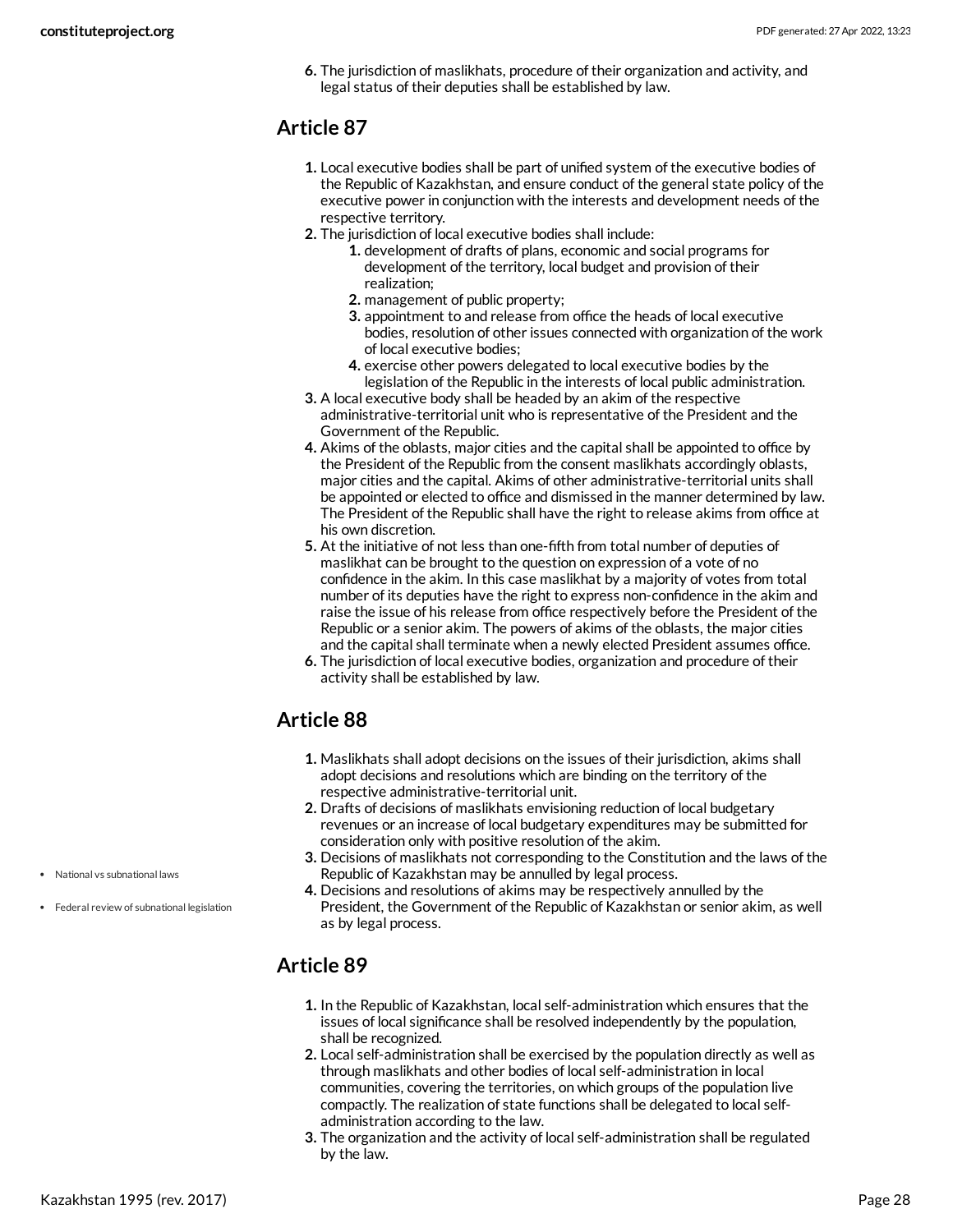**4.** The independence of the bodies of local self-administration shall be guaranteed within the limits of their powers established by law.

### <span id="page-28-0"></span>**Section IX. Concluding and Transitional Provisions**

Referenda

#### • Constitution amendment procedure

Referenda

- Political theorists/figures
- Unamendable provisions

Referenda

#### <span id="page-28-1"></span>**Article 90**

- **1.** The Constitution of the Republic of Kazakhstan adopted at an all-nation referendum shall come into effect from the day of official publication of the results of the referendum with the simultaneous termination of the functioning of the previously adopted Constitution of the Republic of Kazakhstan.
- **2.** The day of adoption of the Constitution at the all-nation referendum shall be proclaimed national holiday the Constitution Day of the Republic of Kazakhstan.

#### <span id="page-28-2"></span>**Article 91**

- **1.** Amendments and additions to the Constitution of the Republic of Kazakhstan may be introduced only by an all-nation referendum held by the decision of the President of the Republic made on his own initiative, at the recommendation of Parliament or the Government. The draft of amendments and additions to the Constitution shall not be submitted to an all-nation referendum if the President decides to pass it to the consideration of Parliament. In this case, Parliament's decision shall be adopted according to the procedure established by this Constitution. In case the President of the Republic refuses the proposal of the Parliament on submission of amendments and additions to the Constitution for the consideration of the Republican referendum, the Parliament has the right by majority of not less than four-fifths of votes of the total number of deputies of each Chamber of the Parliament to adopt the law on making of these amendments and additions to the Constitution. In such case the President of the Republic shall sign this law or submit it for the consideration of the Republican referendum which shall be deemed valid if more than half of the Republican citizens, possessing the right to participate in the Republican referendum, take part in it. Amendments and additions to the Constitution, which are submitted for the consideration of the Republican referendum, shall be deemed adopted, if more than half of citizens, taking part in it, vote for it, not less than in two-thirds of the oblasts, major cities and the capital.
- **2.** The independence of the state, the unitary status and territorial integrity of the Republic, the forms of government, as well as the fundamental principles of the Republic laid down by the Founder of independent Kazakhstan, the First President of the Republic of Kazakhstan - Elbasy, and his status established by the Constitution may not be changed.
- **3.** Amendments and supplements to the Constitution of the Republic shall be submitted to the republican referendum or for consideration of the Parliament of the Republic provided that there is an opinion of the Constitutional Council on their compliance with the requirements stipulated in paragraph 2 of this Article.

### <span id="page-28-3"></span>**Article 92**

- **1.** The constitutional laws must be adopted within year from the day of enactment of the Constitution. If the laws called constitutional in the Constitution or the acts having the force thereof have been adopted by the moment of enactment of the Constitution, they are brought into accordance with the Constitution and deemed to be the constitutional laws of the Republic of Kazakhstan.
- **2.** Other laws named in the Constitution must be adopted according to the procedure and within the terms determined by the Parliament but no later than two years after the enactment of the Constitution.
- **3.** The decrees of the President of the Republic published within the term of his exercise of additional powers in accordance with the law of the Republic of Kazakhstan from December 10, 1993 "On Temporary Delegation of Additional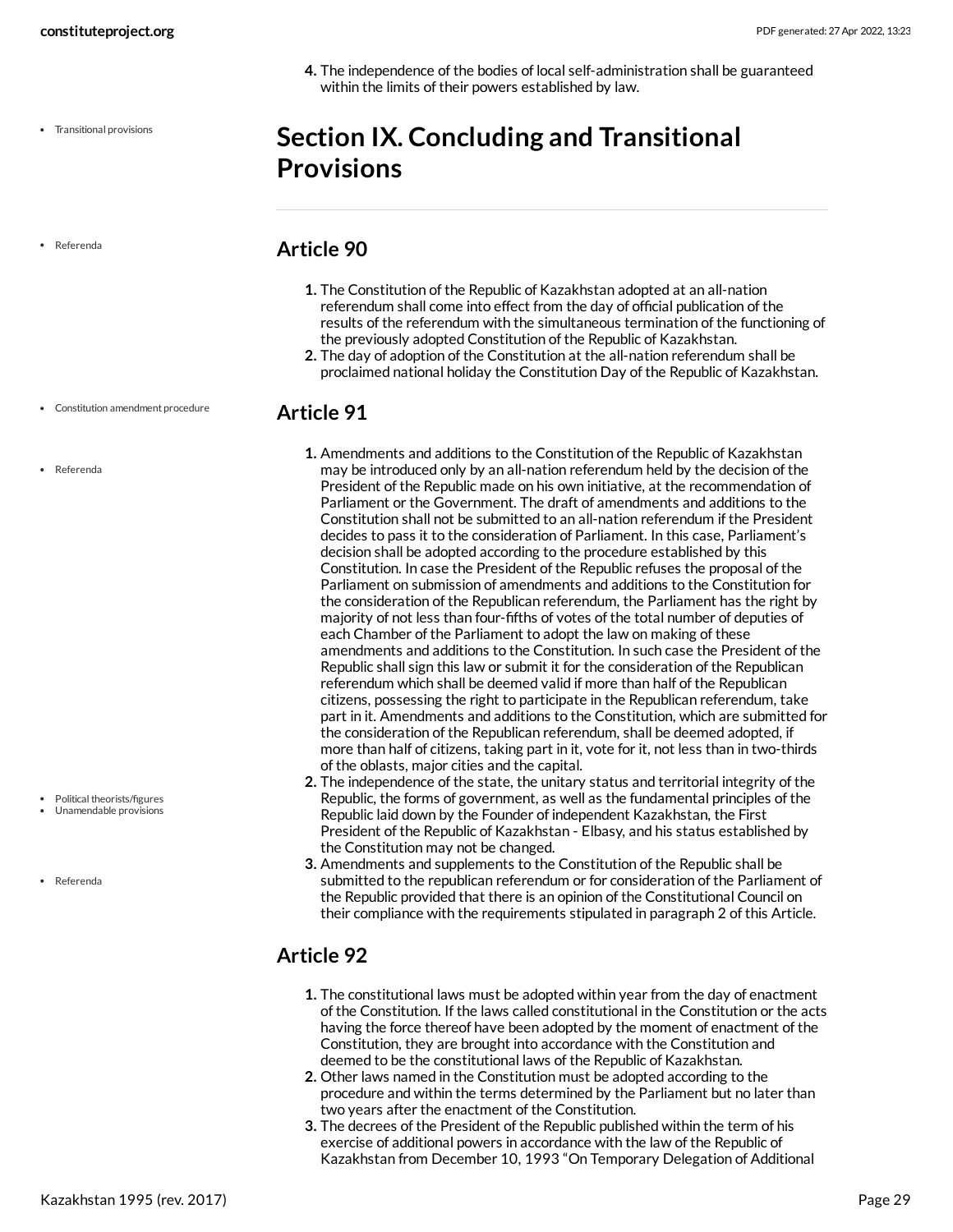- **3.** Powers to the President of the Republic of Kazakhstan and Heads of Local Administration" and having the force of law shall attain the force of law and may be altered, amended or annulled according to the procedure stipulated for alteration, amendment or annulment of the laws of the Republic. The decrees of the President of the Republic published within term he exercises additional powers on the issues stipulated by paragraphs 12-15, 18 and 20 of article 64 of the Constitution of the Republic of Kazakhstan adopted on January 28, 1993 shall not be subject to approval by Parliament of the Republic.
- **4.** The legislation of the Republic of Kazakhstan functioning at the moment of enactment of this Constitution shall be applied in the part that does not contradict it and within two years from the day of the adoption of the Constitution must be brought into accordance with it.

<span id="page-29-0"></span>With the purpose of implementation of article of the Constitution, the Government, local representative and executive bodies must create all necessary organizational, material and technical conditions for fluent and free-of-charge mastery of the state language by all citizens of the Republic of Kazakhstan in accordance with special law.

### <span id="page-29-1"></span>**Article 94**

- **1.** The President of the Republic of Kazakhstan elected in accordance with the legislation of the Republic of Kazakhstan functioning at the moment of enactment of this Constitution shall acquire the powers of the President of the Republic of Kazakhstan stipulated by it and exercise them during the term established by the decision adopted at the all-nation referendum of April 29, 1995. By consent of the President of the Republic of Kazakhstan the present term of the powers of the President of the Republic may be reduced by resolution of the Parliament of the Republic, adopted at the joint session of its Chambers by the majority of votes of the total number of deputies of each Chamber. In such case the Majilis of the Parliament within one month shall order elections of the President of the Republic of Kazakhstan. The President of the Republic, elected according to the results of these elections, shall take the oath within one month since the day of publication of the results of elections and exercise his duties before taking office of the President of the Republic, elected in regular Presidential elections, which shall be held after the expiration of seven-year term on the first Sunday of December.
- **2.** The Vice-President of the Republic of Kazakhstan elected in accordance with the legislation of the Republic of Kazakhstan functioning at the moment of enactment this Constitution shall preserve his powers until the expiration of the term for which he was elected.

### <span id="page-29-2"></span>**Article 94-1**

Position of paragraph 1 of article 41 of the Constitution, defining a term of powers of the President of the Republic, shall be applied to the person who will be elected by the President of the Republic following the results of presidential election spent in connection with the expiration of a seven-year term of powers of the President of the Republic, elected in the elections on December 4th 2005.

### <span id="page-29-3"></span>**Article 95**

- **1.** One half of the deputies of the Senate of the first con vocation shall be elected for four-year term, the other half of the deputies shall be elected for two-year term in the procedure, established by Constitutional Law.
- **2.** Provisions of the Constitution of the Republic of Kazakhstan on elections of deputies of the Majilis of the Parliament on the basis of Party Lists shall be applied from the beginning of elections of deputies of the Majilis of the Parliament of the second convocation.

Referenda

• Deputy executive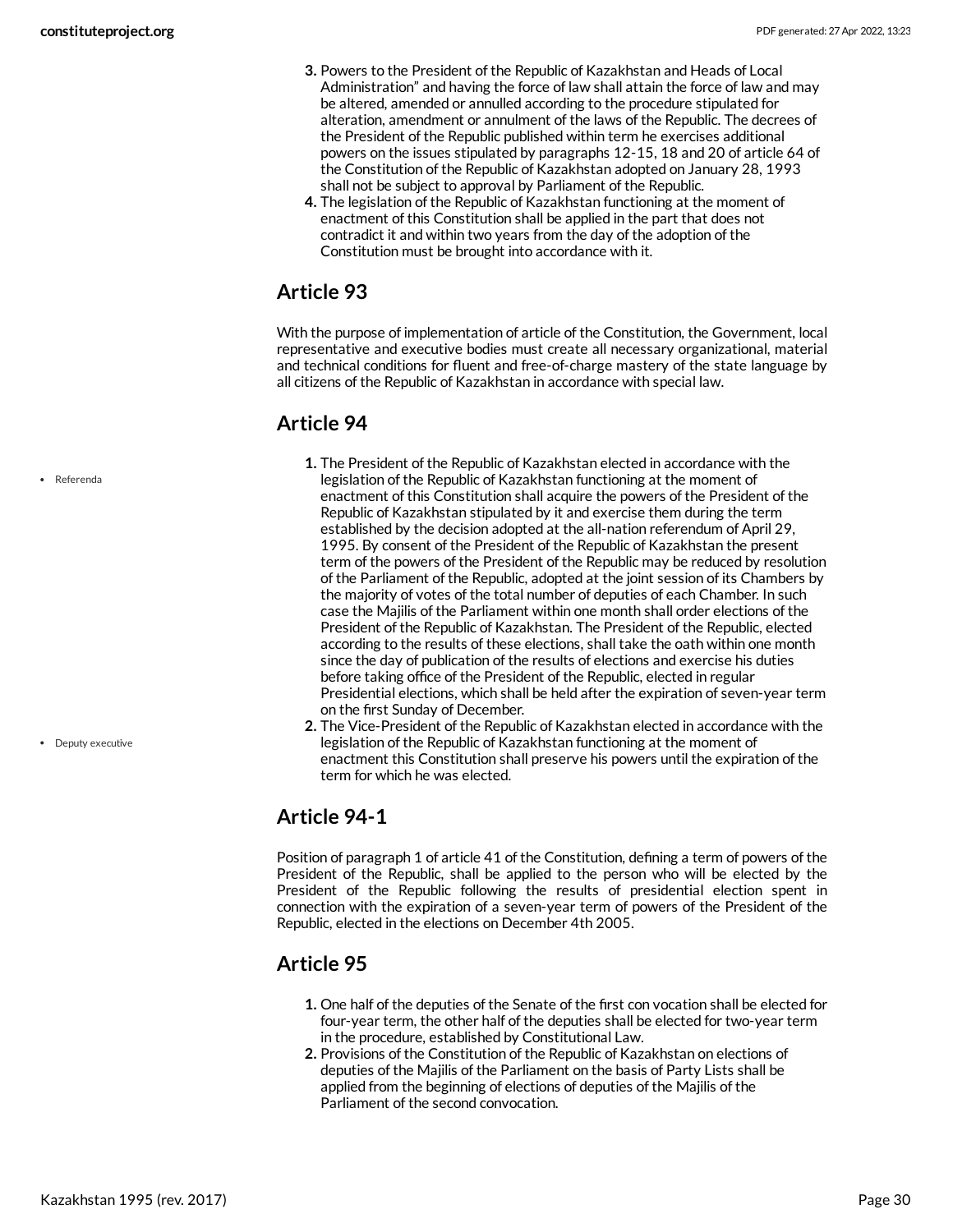<span id="page-30-0"></span>The Cabinet of Ministers of the Republic of Kazakhstan from the day of enactment of this Constitution shall acquire the rights, obligations and responsibility of the Government of the Republic of Kazakhstan.

### <span id="page-30-1"></span>**Article 97**

The first composition of the Constitutional Council of the Republic of Kazakhstan shall be formed in the following manner: the President of the Republic, the Chairperson of the Senate of Parliament, the Chairperson of the Majilis of Parliament shall each appoint one member to the Constitutional Council for three-year term and shall each appoint one member to the Constitutional Council for six-year term. The Chairperson of the Constitutional Council shall be appointed by the President of the Republic for six-year term.

### <span id="page-30-2"></span>**Article 98**

- **1.** The justice and investigation bodies stipulated by this Constitution shall be formed according to the procedure and within the terms stipulated by the respective laws. The functioning juridical and inquiry bodies shall retain their powers until new bodies are formed.
- **2.** Judges of the Supreme Court and the Highest Arbitration Court and local courts of the Republic of Kazakhstan shall retain their powers until the formation of courts, as stipulated by the Constitution. Vacant offices of judges shall be filled according to the procedure, established by the Constitution.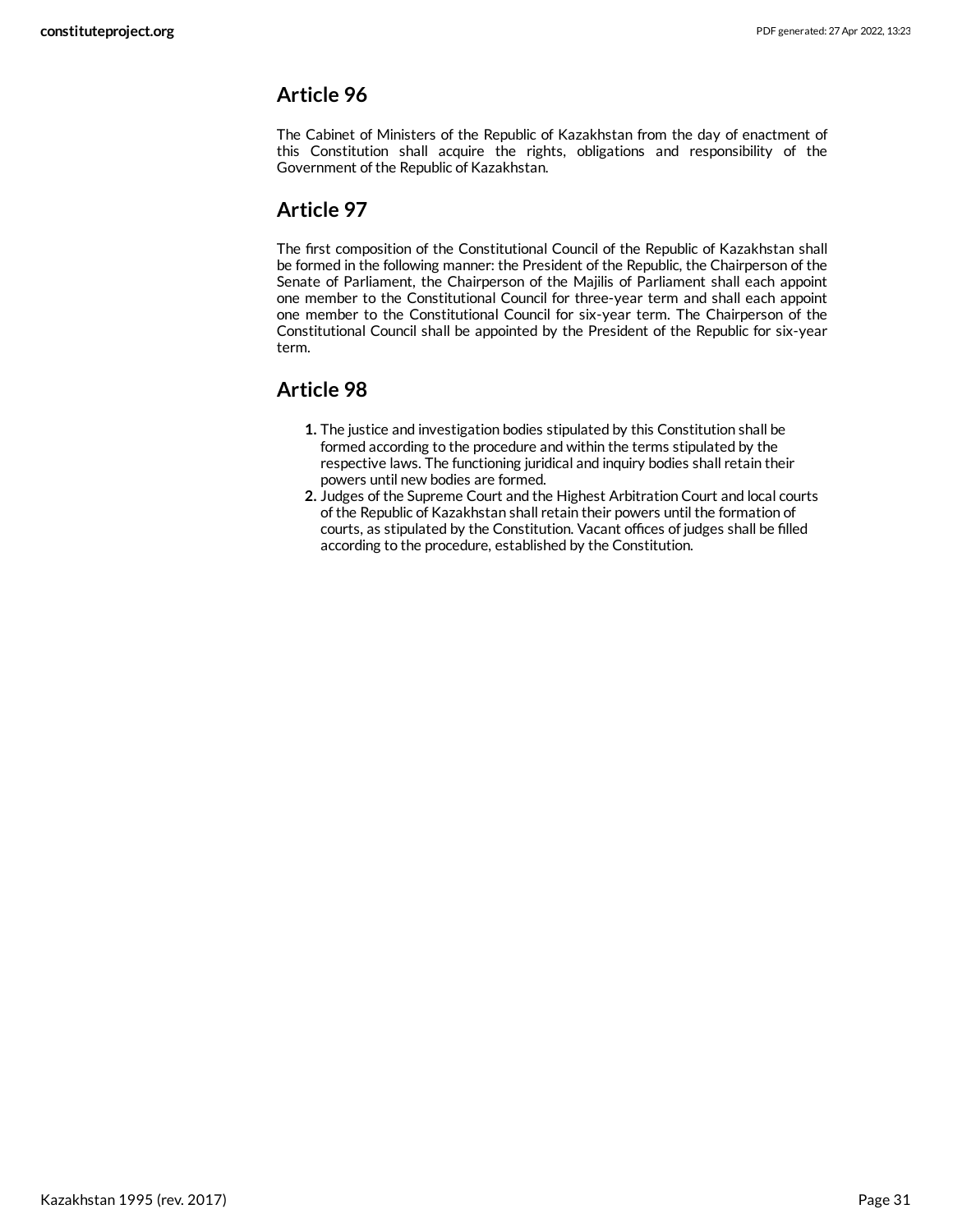### **Topic index**

#### A

| B |  |
|---|--|
|   |  |
|   |  |
| C |  |
|   |  |
|   |  |
|   |  |
|   |  |
|   |  |
|   |  |
|   |  |
|   |  |
|   |  |
|   |  |
|   |  |

#### D

[12,](#page-11-3) [21](#page-20-0), [24,](#page-23-0) [26](#page-25-0) Constitutionality of legislation . . . . . . . . . . . . . . . . . . . . . . . . . . . . . . . . . . . . . . . . . . . . . . . . . . . [6](#page-5-3) Customary international law . . . . . . . . . . . . . . . . . . . . . . . . . . . . . . . . . . . . . . . . . . . . . . . . . . . . . . . . . . . . . .

#### E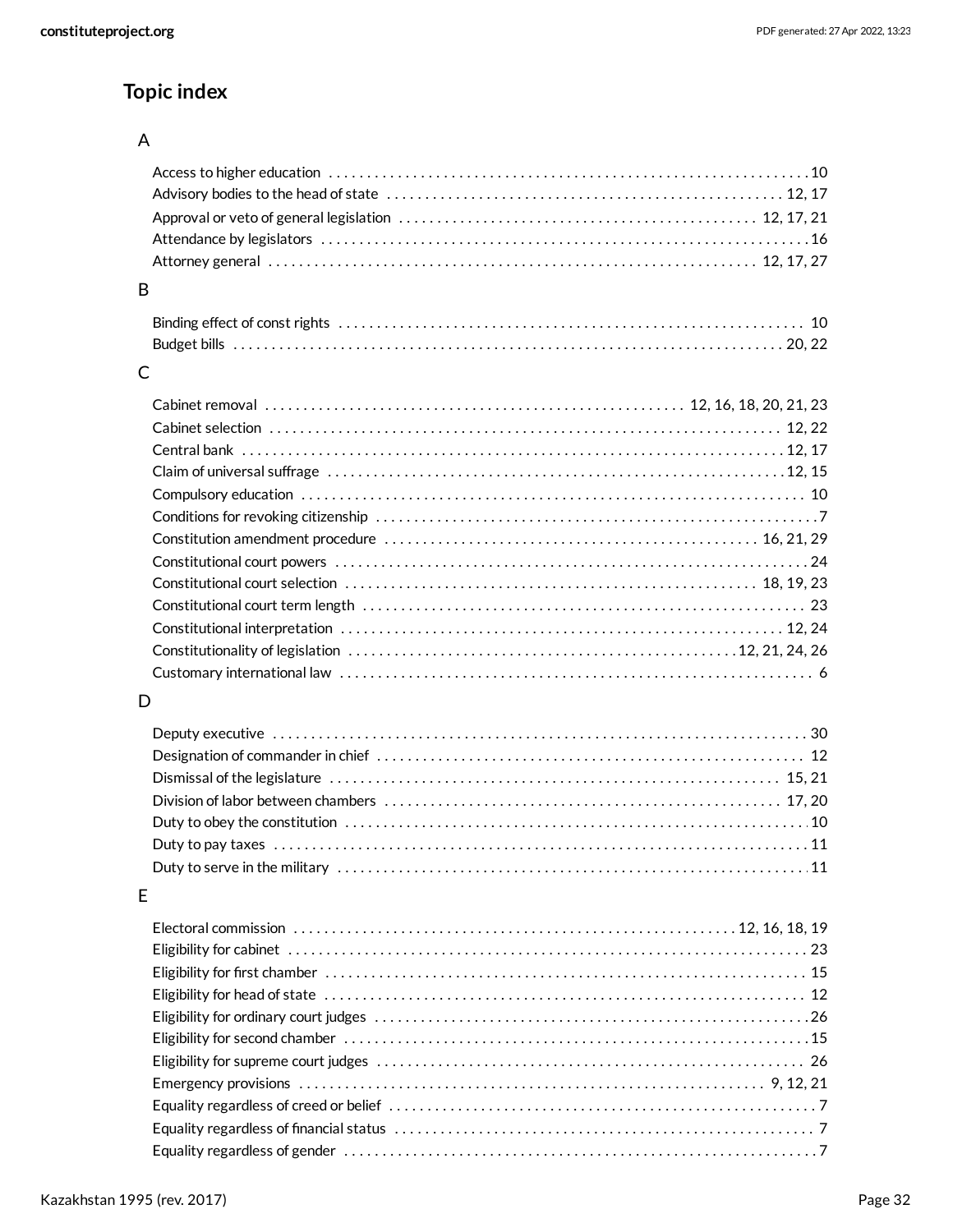#### F

| Freedom of press $\dots\dots\dots\dots\dots\dots\dots\dots\dots\dots\dots\dots\dots\dots\dots\dots\dots\dots$ |  |
|---------------------------------------------------------------------------------------------------------------|--|

#### G

#### H

#### I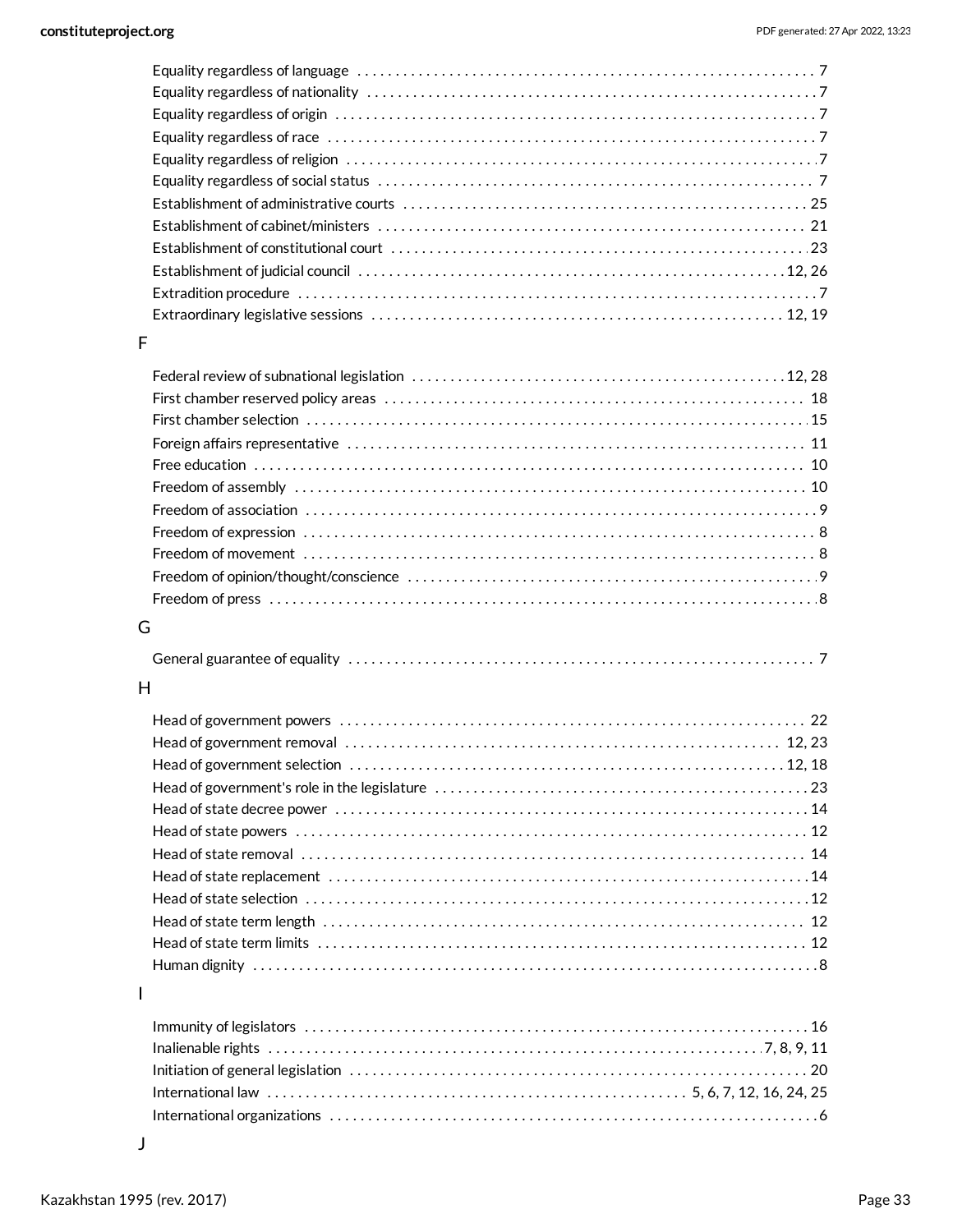#### $M$

#### $\overline{\mathsf{N}}$

#### $\circ$

#### $\mathsf{P}$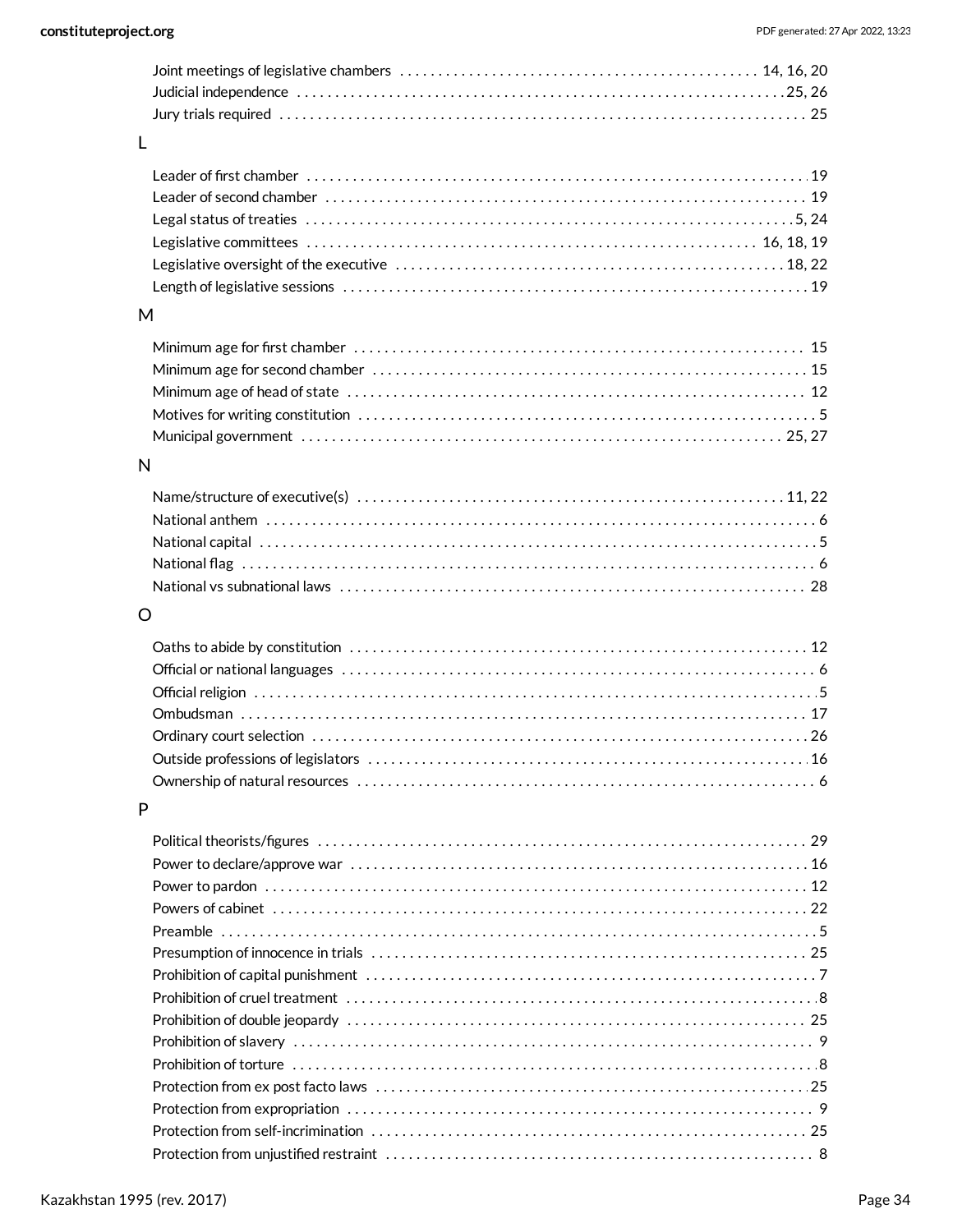| $Q \sim$ |  |
|----------|--|

#### 

| R |  |
|---|--|
|   |  |
|   |  |
|   |  |
|   |  |
|   |  |
|   |  |
|   |  |
|   |  |
|   |  |
|   |  |
|   |  |
|   |  |
|   |  |
|   |  |
|   |  |
|   |  |
|   |  |
|   |  |
|   |  |
|   |  |
|   |  |
|   |  |
|   |  |
|   |  |
|   |  |
|   |  |
|   |  |
|   |  |
|   |  |
|   |  |
|   |  |
|   |  |
|   |  |
|   |  |
|   |  |
|   |  |

#### $\mathsf{S}$